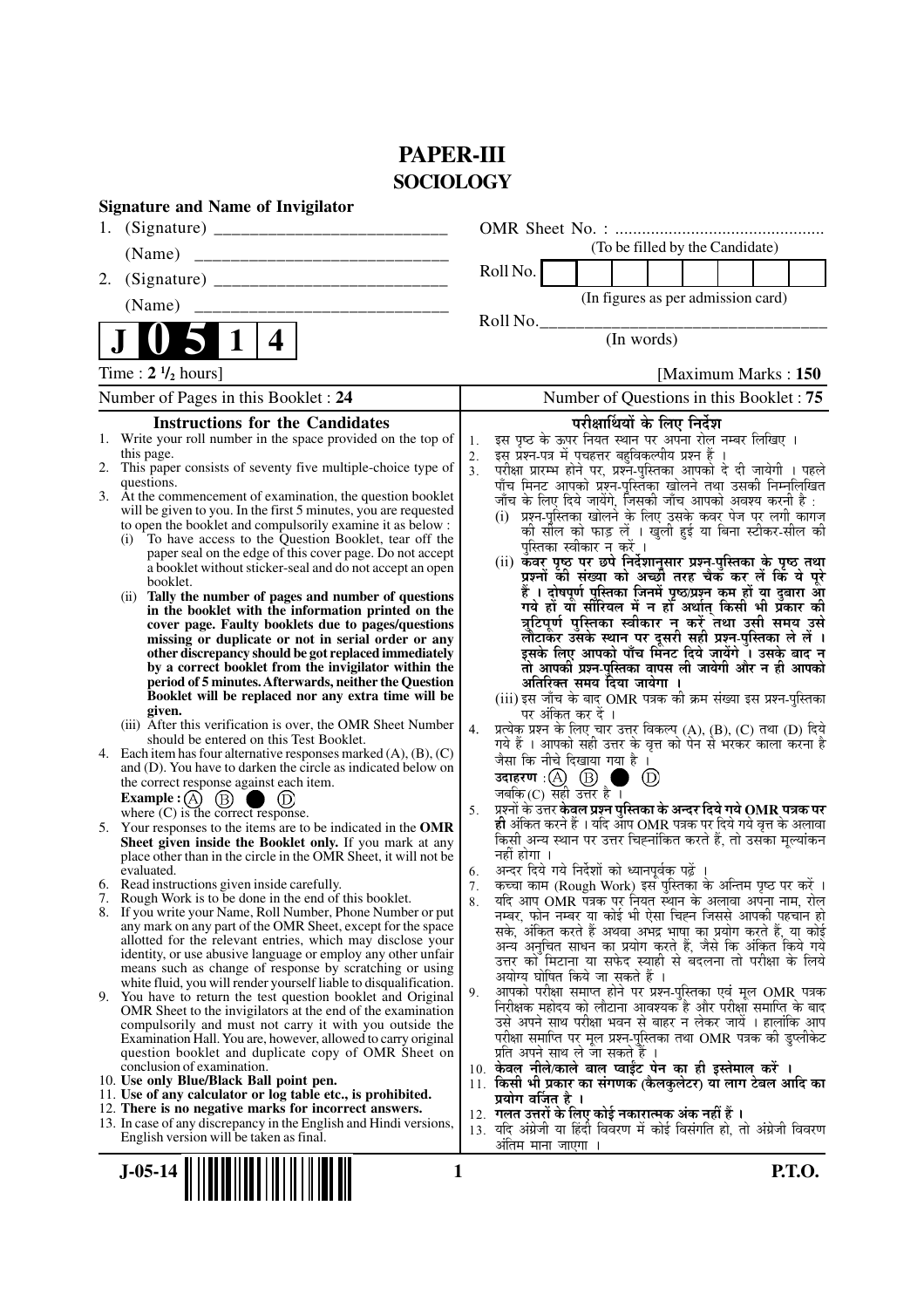### **SOCIOLOGY Paper – III**

- **Note :** This paper contains **seventy five (75)** objective type questions of **two (2)** marks each. **All** questions are compulsory.
- **1.** Which of the following is right combination contributed to the displacement among the tribal communities in India ?
	- (i) Deforestation
	- (ii) Development projects
	- (iii) Debt trap
	- (iv) Land acquisition
	- (v) Land alienation
	- (vi) Drought

 Choose the correct answer form the codes given below :

### **Codes :**

- (A) Development projects Land alienation – Debt trap
- (B) Deforestation Debt trap Drought
- (C) Development projects Land acquisition – Drought
- (D) Development projects Deforestation – Land acquisition
- **2.** According to Anthony Giddens, 'structure' is
	- (A) itself the form and shape of human life
	- (B) outside or external to human action
	- (C) itself exists in time and space
	- (D) constraining and enabling
- **3.** Who described the phenomenon of globalization in today's world as 'globalization of nothing' ?
	- (A) George Ritzer
	- (B) Jean Baudrillard
	- (C) Anthony Giddens
	- (D) Michel Foucault

```
Paper-III 2 J-05-14
```

| 4. | Match the items of List-I with the       |  |               |         |  |  |
|----|------------------------------------------|--|---------------|---------|--|--|
|    | items of List-II given below. Select the |  |               |         |  |  |
|    | correct answer from the codes given      |  |               |         |  |  |
|    | below:                                   |  |               |         |  |  |
|    | List-I                                   |  |               | List-II |  |  |
|    | $G \subseteq \mathbb{C}$                 |  | Village India |         |  |  |

|     |        |              |              |     |           | $\cdots$ , $\cdots$ , $\cdots$      |
|-----|--------|--------------|--------------|-----|-----------|-------------------------------------|
|     |        | Ghurye       |              |     |           |                                     |
|     |        | b. McKim     |              | ii. |           | The social                          |
|     |        | Marriot      |              |     |           | Background of                       |
|     |        |              |              |     | Indian    |                                     |
|     |        |              |              |     |           | Nationalism                         |
|     |        |              |              |     |           | c. A.R. Desai iii. The structure of |
|     |        |              |              |     |           | Hindu Society                       |
|     |        |              |              |     |           | d. N.K. Bose iv. Occidental         |
|     |        |              |              |     |           | civilization                        |
|     | Codes: |              |              |     |           |                                     |
|     |        | a            | b            |     | d         |                                     |
| (A) |        | $\mathbf{i}$ | ii           | iii | iv<br>iii |                                     |
| (B) |        | iv           | $\mathbf{i}$ |     |           |                                     |
|     |        | iv           |              |     | i         |                                     |

**5.** 'The Social Construction of Reality' was authored by

(D) iii iv i ii

- (A) Peter Berger
- (B) Brigette Berger and Peter Berger
- (C) Peter Berger and T. Luckmann
- (D) Niklas Luhman
- **6.** Who stated "Ethnicity and Ethnic grouping are 'primordial factors' in the sense that they are given in the very condition of human existence" ?
	- (A) Fredrick Barth
	- (B) Clifford Geertz
	- (C) Max Weber
	- (D) Michael Garfield Smith
- **7.** Who divided the Chicago city into five zones in order to explain the incidences of Juvenile delinquency ?
	- (A) C.R. Shaw and H.D. McKay
	- (B) A. Cohen
	- (C) E.H. Sutherland
	- (D) G. Tarde
-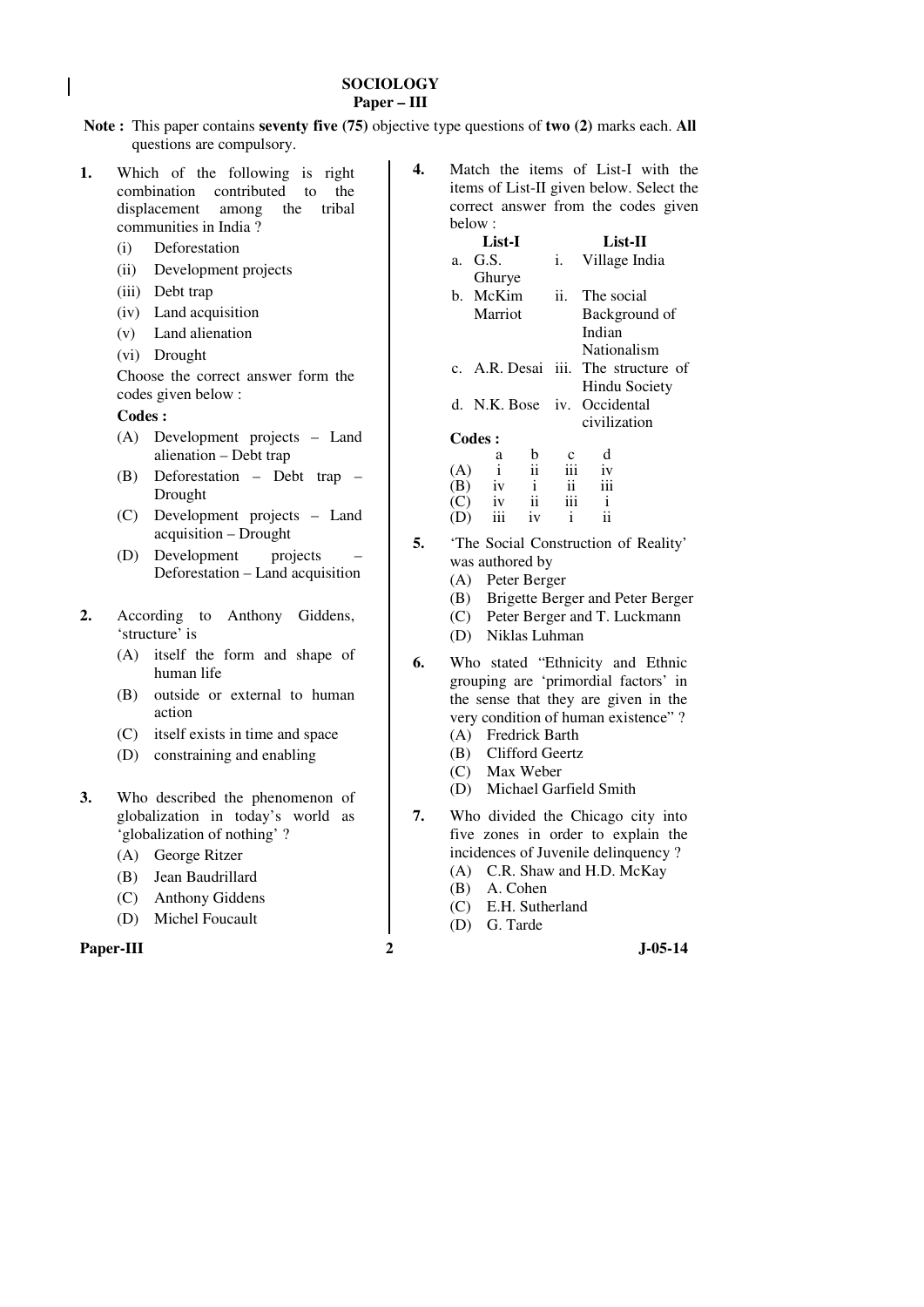### समाजशास्त्र

### ¯ÖÏ¿®Ö¯Ö¡Ö **– III**

**सृचना:** इस प्रश्नपत्र में **पचहत्तर** (75) बह-विकल्पीय प्रश्न हैं । प्रत्येक प्रश्न के **दो** (2) अंक हैं । **सभी** प्रश्न अनिवार्य हैं ।

**J-05-14 3 Paper-III** 1. Fiम्नलिखित में से कौन सा युग्म सही है जिसने भारत में आदिवासी समुदाय के विस्थापन में योगदान दिया है ? (i) वनोन्मूलन (ii) विकास परियोजनाएँ (iii) ऋण जाल  $(iv)$  भूमि अधिग्रहण  $(v)$  भूमि संक्रामण (vi) अकाल नीचे दिए गए कूट में से सही उत्तर का चयन करें: कूट:  $(A)$  विकास परियोजनाएँ – भूमि संक्रामण – ऋण जाल  $(B)$  वनोन्मुलन – ऋण जाल – अकाल  $(C)$  विकास परियोजनाएँ – भूमि अधिग्रहण – अकाल  $(D)$  विकास परियोजनाएँ – वनोन्मुलन – भूमि अधिग्रहण 2. एन्थॉनी गिडन्स के अनुसार "संरचना" से अभिप्राय है  $(A)$  मानव जीवन का रूप और आकार (B) मानव कार्यों से भिन्न या बाह्य (C) समय और स्थान में अपने आप में मौजुद रहता है (D) बाधित करना और सक्षम करना 3. आज के विश्व में वैश्वीकरण की प्रघटना का वर्णन "शून्य का वैश्वीकरण" के रूप में किसने किया है ? (A) जोर्ज रिट्ज़र  $(B)$  जीन बॉट्रिला (C) एन्थॉनी गिडन्स (D) माइकल फोकौल्ट **4.** सूची – I को सूची – II के साथ सुमेलित कीजिए । नोचे दिए गए कूट से सही उत्तर का चयन कीजिए : ÃÖæ"Öß **– I** ÃÖæ"Öß **– II**  a. जी.एस. घूरिये i. विलेज इंडिया b. मैकिम मैरियट ii. द सोशल बैकग्राउन्ड ऑफ इंडियन नैशनलिज्म c. ए.आर. देसाई iii. द स्ट्रक्चर ऑफ हिन्दू सोसायटी d. एन.के. बोस iv. ऑक्सीडेन्टल सिविलाइजेशन 󜅐ݟ **:** a b c d  $(A)$  i ii iii iv (B) iv i ii iii  $(C)$  iv ii iii i (D) iii iv i ii **5.** वास्तविकता की सामाजिक रचना के लेखक थे (A) पीटर बर्जर (B) ब्रिगेट बर्जर और पीटर बर्जर (C) पीटर बर्जर और टी. लकमैन (D) निकलस लमैन **6.** यह किसका कथन है कि "सजातीयता और सजातीय समृहीकरण 'मूल कारक' होते हैं इस अर्थ में कि वे मानव अस्तित्व की अवस्था में ही निहित होते है<sup>1</sup>'?  $(A)$  फ्रेडरिक बार्थ (B) क्लिफोर्ड गीर्टज (C) मैक्स वेबर (D) माइकल गारफील्ड स्मिथ 7. किशोर अपराधवृत्ति की घटनाओं को स्पष्ट करने की दृष्टि से शिकागो शहर को पाँच क्षेत्रों में किसने विभाजित किया है ? (A) सी.आर. शॉ और एच.डी. मैके (B) ए. कोहेन (C) ई.एच. सदरलैण्ड  $(D)$  जी. टार्डे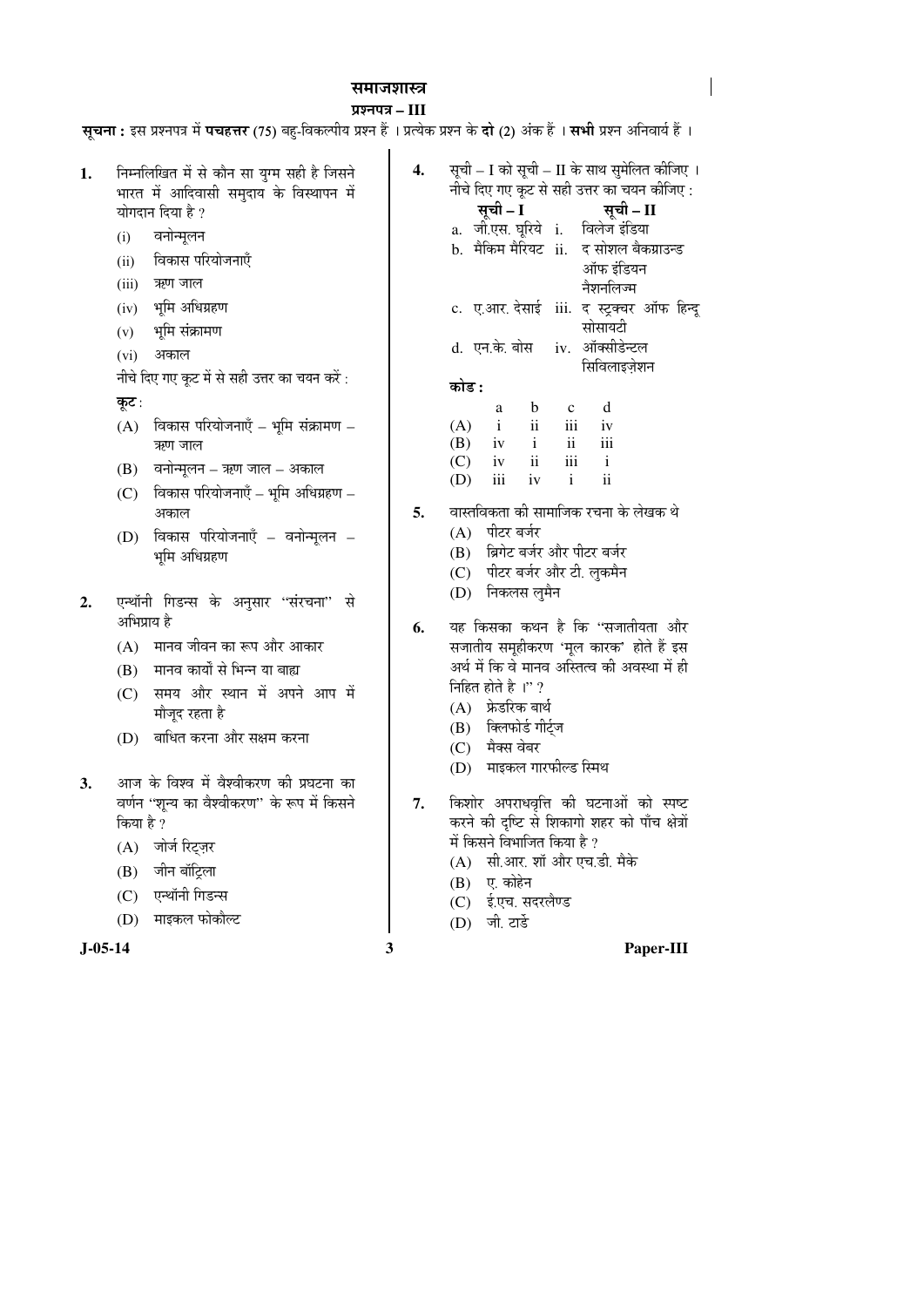- **8.** Who is the author of the book 'The Ultimate Resource' ?
	- (A) Paul Ehrlich
	- (B) Julian Linken Simon
	- (C) Frank Notestein
	- (D) Kingsley Davis
- **9.** Match the List-I with the List-II given below : **List-I List-II**

| Ethno-        | 1. | People of lower                                       |  |  |  |
|---------------|----|-------------------------------------------------------|--|--|--|
| centrism      |    | castes collectively                                   |  |  |  |
|               |    | adopt upper caste,                                    |  |  |  |
|               |    | practices and                                         |  |  |  |
|               |    | belief to acquire                                     |  |  |  |
|               |    | higher status.                                        |  |  |  |
|               |    | Yields economic                                       |  |  |  |
| zation        |    | or political power                                    |  |  |  |
|               |    | and occupies a                                        |  |  |  |
|               |    | higher position in                                    |  |  |  |
|               |    | the hierarchy.                                        |  |  |  |
|               |    | Explains<br>the                                       |  |  |  |
| zation        |    | changes brought                                       |  |  |  |
|               |    | about in<br>our                                       |  |  |  |
|               |    | society through                                       |  |  |  |
|               |    | western contact.                                      |  |  |  |
|               |    | Tendency of each                                      |  |  |  |
| caste         |    | group to take for                                     |  |  |  |
|               |    | granted<br>the                                        |  |  |  |
|               |    | superiority of its                                    |  |  |  |
|               |    | own culture.                                          |  |  |  |
| <b>Codes:</b> |    |                                                       |  |  |  |
|               |    | b. Westerni- 2.<br>c. Sanskriti- 3.<br>d. Dominant 4. |  |  |  |

|     | a | b | c | d |
|-----|---|---|---|---|
| (A) | 2 | 3 |   |   |
| (B) |   | 3 |   | 2 |
| (C) | 4 | 3 |   | 2 |
| (D) | 3 | 2 |   |   |

- **10.** Which of the following approaches encompass the programmes drawn on poverty alleviation, welfare and equity ?
	- (A) Women in Development
	- (B) Women and Development<br>(C) Gender and Development
	- Gender and Development
	- (D) Women, Environment and Development

### **Paper-III 4** J-05-14

| 11. "Sampurnanand        | Ashram" | <i>is</i> |     |  |
|--------------------------|---------|-----------|-----|--|
| associated with which of |         |           | the |  |
| following?               |         |           |     |  |

- (A) Borstal School
- (B) Open Jail
- (C) Closed Jail
- (D) Remand Home
- **12.** Match the items in the List-I with the items in the List-II and select the correct answer from the codes given below :

| List-I                               |                | List-II |
|--------------------------------------|----------------|---------|
| a. Social                            | $\mathbf{1}$ . | Bio-    |
| organisation in                      |                | grammay |
| which men enjoy                      |                |         |
| the power and                        |                |         |
| authority                            |                |         |
| b. Belief that one sex 2. Matriarchy |                |         |
| is innately                          |                |         |
| superior to the                      |                |         |
| other                                |                |         |
| c. Social system in 3. Patriarchy    |                |         |
|                                      |                |         |

- which women inherit property rights
- d. Genetically based 4. Sexism programme which predisposes mankind to behave in certain ways **Codes :**

| Coucs. |   |             |   |
|--------|---|-------------|---|
| a      | b | $\mathbf c$ | d |
|        | 2 | 3           | 4 |
| 3      | 1 | 2           | 4 |
| 3      | 4 | 2           | 1 |
| 4      | 2 |             | 3 |
|        |   |             |   |

- **13.** Who coined the concept of Vote Bank ?
	- (A) Rajani Kothari
	- (B) M.N. Srinivas
	- (C) Yogendra Yadav

(D) A.R. Desai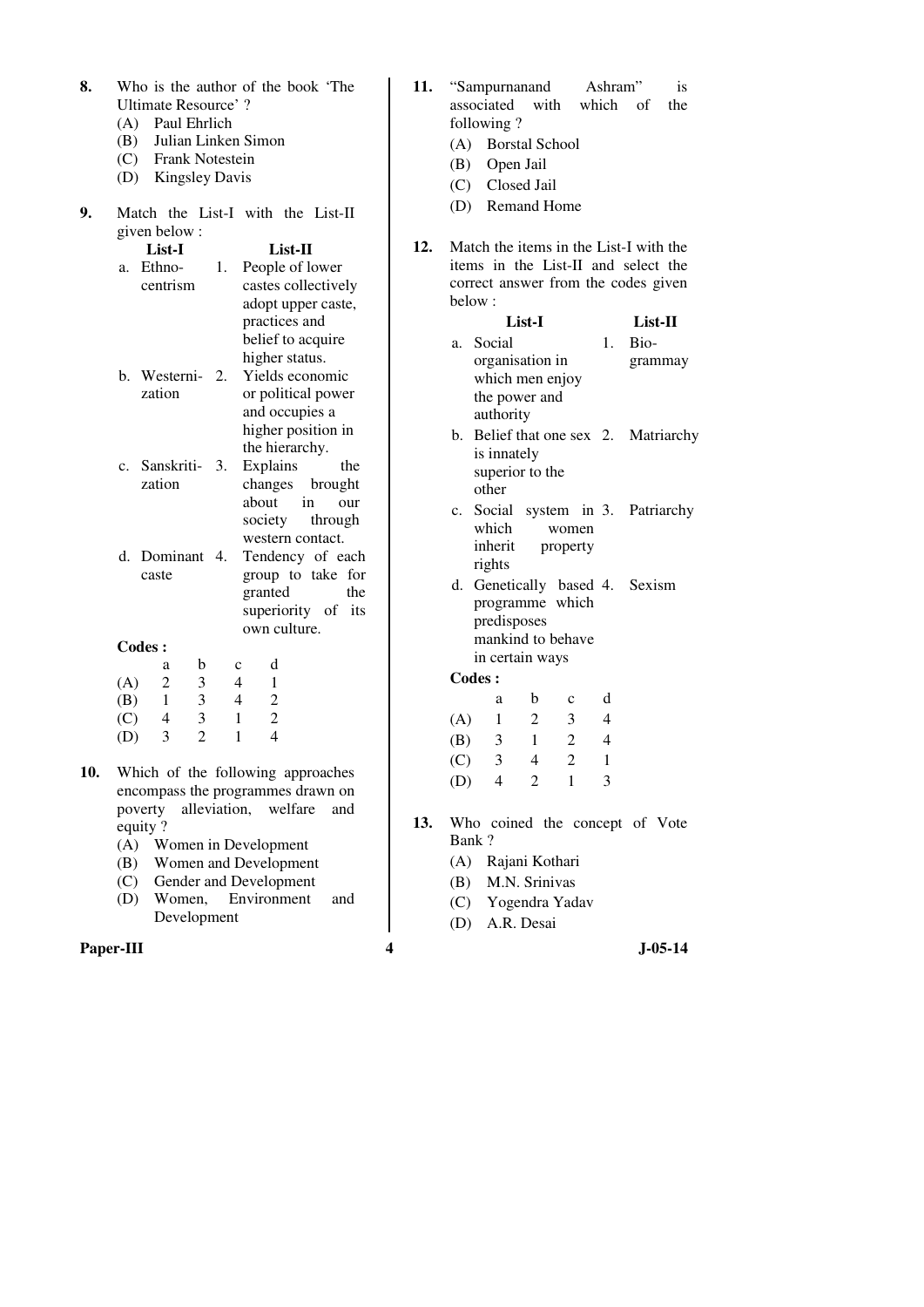| 8.        | 'द अल्टीमेट रिसोर्स' नामक पुस्तक के लेखक<br>कौन हैं ?<br>(A) पॉल एहरलिच<br>(B) जूलियन लिन्कन साइमन<br>(C) फ्रेंक नोटेस्टीन<br>(D) किन्गुसले डेविस                                                                                                                                                                                                                                                                                            | 11. |
|-----------|----------------------------------------------------------------------------------------------------------------------------------------------------------------------------------------------------------------------------------------------------------------------------------------------------------------------------------------------------------------------------------------------------------------------------------------------|-----|
| 9.        | सूची – I को सूची – II के साथ सुमेलित<br>कीजिए :<br>सूची - II<br>सूची – I<br>1. निम्न जाति के व्यक्ति<br>a. स्वजाति<br>केन्द्रिकता<br>सामूहिक रूप से उच्च<br>जाति, प्रथाओं और<br>आस्थाओं को उच्चतर<br>स्थिति प्राप्त करने के<br>लिए अपना लेते हैं ।<br>आर्थिक या राजनीतिक<br>b. पश्चिमी-<br>2.<br>शक्ति प्राप्त करते हैं<br>करण<br>और अधिक्रम में<br>उच्चतर स्थिति में रहते<br>है ।                                                           | 12. |
|           | पश्चिमी सम्पर्क के<br>c. संस्कृति-<br>3.<br>माध्यम से हमारे समाज<br>करण<br>में आए परिवर्तनों को<br>स्पष्ट करते हैं ।<br>प्रत्येक समूह की यह<br>d.  प्रभु जाति<br>4.<br>प्रवृत्ति होती है कि वे<br>अपनी संस्कृति की<br>श्रेष्ठता को ही मानते हैं ।                                                                                                                                                                                            |     |
|           | कूट :                                                                                                                                                                                                                                                                                                                                                                                                                                        |     |
| 10.       | d<br>$\mathbf{b}$<br>$\mathbf{c}$<br>a<br>$\begin{matrix}2\\1\end{matrix}$<br>(A)<br>$\mathfrak{Z}$<br>$\overline{4}$<br>$\mathbf{1}$<br>3 <sup>7</sup><br>$\boldsymbol{2}$<br>(B)<br>$\overline{4}$<br>$\overline{c}$<br>$\mathfrak{Z}$<br>(C)<br>$\overline{4}$<br>$\mathbf{1}$<br>$\overline{c}$<br>$\overline{3}$<br>$\boldsymbol{\Delta}$<br>(D)<br>1<br>निम्नलिखित में से कौन सा उपागम गरीबी<br>उन्मूलन, कल्याण और निष्पक्षता पर तैयार | 13. |
|           | कार्यक्रमों को सम्मिलित करता है ?<br>विकास में महिलाएँ<br>(A)<br>(B) महिलाएँ और विकास<br>(C) लिंग और विकास<br>(D) महिलाएँ, पर्यावरण और विकास                                                                                                                                                                                                                                                                                                 |     |
| $J-05-14$ | 5                                                                                                                                                                                                                                                                                                                                                                                                                                            |     |

|             | 11. सम्पूर्णानन्द आश्रम निम्नलिखित में से किससे |  |  |
|-------------|-------------------------------------------------|--|--|
| संबद्ध है ? |                                                 |  |  |

- (A) बारस्टल स्कूल
- (B) ओपन जेल
- (C) बन्द जेल
- (D) प्रतिप्रेषण गृह
- सूची I को सूची II के साथ सुमेलित कोजिए और नीचे दिए गए कूट से सही उत्तर का चयन कीजिए :

## सूची – I सूची – II a. सामाजिक संगठन जिसमें 1. बॉयोग्रामी

- व्यक्तियों के पास शक्ति और सत्ता होती है $\pm$
- b. यह धारणा कि एक सैक्स स्वाभाविक रूप से दूसरे से श्रेष्ठ होता है । 2. मातृतंत्र
- c. सामाजिक व्यवस्था 3. पितृतंत्र जिसमें महिलाओं को सम्पत्ति का अधिकार विरासत में मिलता है ।
- d. जननित कार्यक्रम जो मानव जाति को निश्चित तरीकों से व्यवहार करने के लिए पहले से ही प्रवृत्त करता है । आधारित 4. लिंगवाद

# कूट :

|     | a | b | c | d |
|-----|---|---|---|---|
| (A) | ı | 2 | 3 | 4 |
| (B) | 3 | 1 | 2 | 4 |
| (C) | 3 | 4 | 2 |   |
| (D) | 4 | 2 | 1 | 3 |

- वोट बैंक की परिकल्पना किसने की ?
	- (A) रजनी कोठारी
	- (B) एम.एन. श्रीनिवास
	- (C) योगेन्द्र यादव
	- (D) ए.आर. देसाई

### Paper-III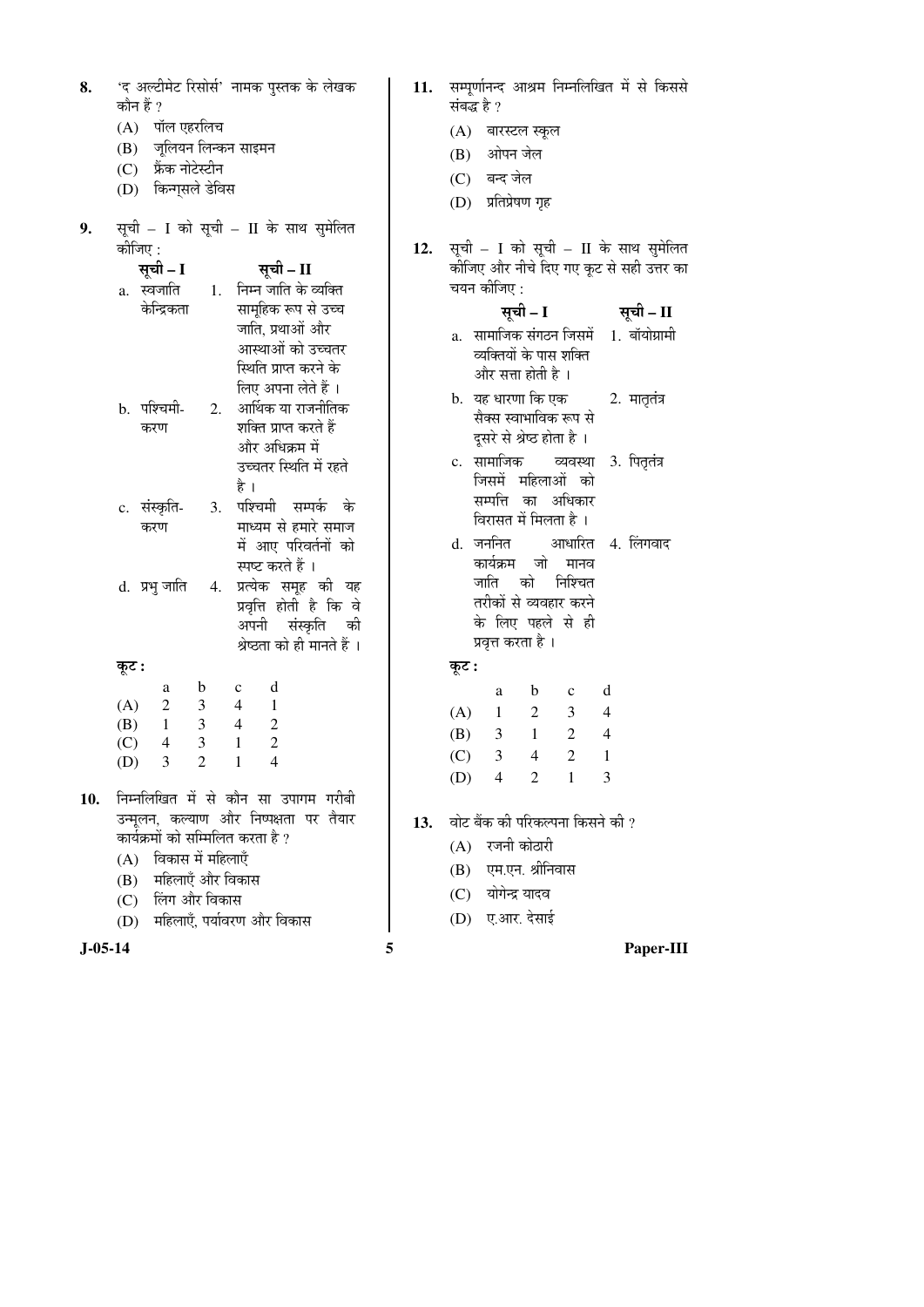- **14. Assertion (A) :** Gender roles are culturally influenced rather than biologically determined.
	- **Reason (R) : Cultural conception** of gender divides the full range of human qualities into two opposing sphere of masculinity and feminity and their appropriate behaviour.

 Select the correct answer from the codes given below :

#### **Codes :**

- $(A)$  (A) is true, but  $(R)$  is false.
- (B) Both  $(A)$  and  $(R)$  are true and  $(R)$ is the correct explanation of (A).
- (C) (A) is false, but (R) is true and (R) is the correct explanation of (A).
- (D) Both (A) and (R) are false.
- **15.** Rural development programmes resulted into which one of the following most undesirable social situation in the Indian rural society ?
	- (A) De-peasantisation and suicides.
	- (B) De-peasantisation.
	- (C) Richness of farmers.
	- (D) Suicide among peasants.
- **16.** Higher child Dependency Ratio is consequence of
	- (A) Increasing life expectancy at birth.
	- (B) Higher proportion of child labour.
	- (C) High fertility rate.
	- (D) Migration of elderly people.

### **Paper-III 6 J**-05-14

- 17. **Assertion (A):** 'Systematic Source Book in Rural Sociology' vol. 1 edited by Sorokin, Zimmerman and Galpin reveals basic features of rural society firstly at the international scene.
	- **Reason (R) :** As it includes comprehensive survey of the views of eminent sociologists belonging to various countries in the past epochs.

 Choose the correct answer from the given code :

**Codes :** 

- (A) Both (A) and (R) are true and  $(R)$ is the correct explanation of (A).
- (B) Both (A) and (R) are true, but (R) is not the correct explanation of (A).
- $(C)$  (A) is true, but  $(R)$  is false.
- (D) (A) is false, but (R) is true.
- **18.** 'Incarceration' means
	- (A) Freedom (B) Punishment
	- (C) Furlough (D) Probation
- **19.** A sociological analysis of gender entails that one must examine :
	- (A) Gender Division
	- (B) Gender Dis-examination
	- (C) Gender Performance (D) All of the above
- **20.** Transformation of Human Societies from agrarian to industrial and to postindustrial has widely been shaped by :
	- (A) Technological innovations
	- (B) Application of knowledge for productivity
	- (C) Both (A) and (B)
	- (D) Training for work
- **21.** Who has given the concept of 'Born Criminal' ?
	- (A) Sutherland
	- (B) Lombroso
	- (C) Tarde
	- (D) Gillin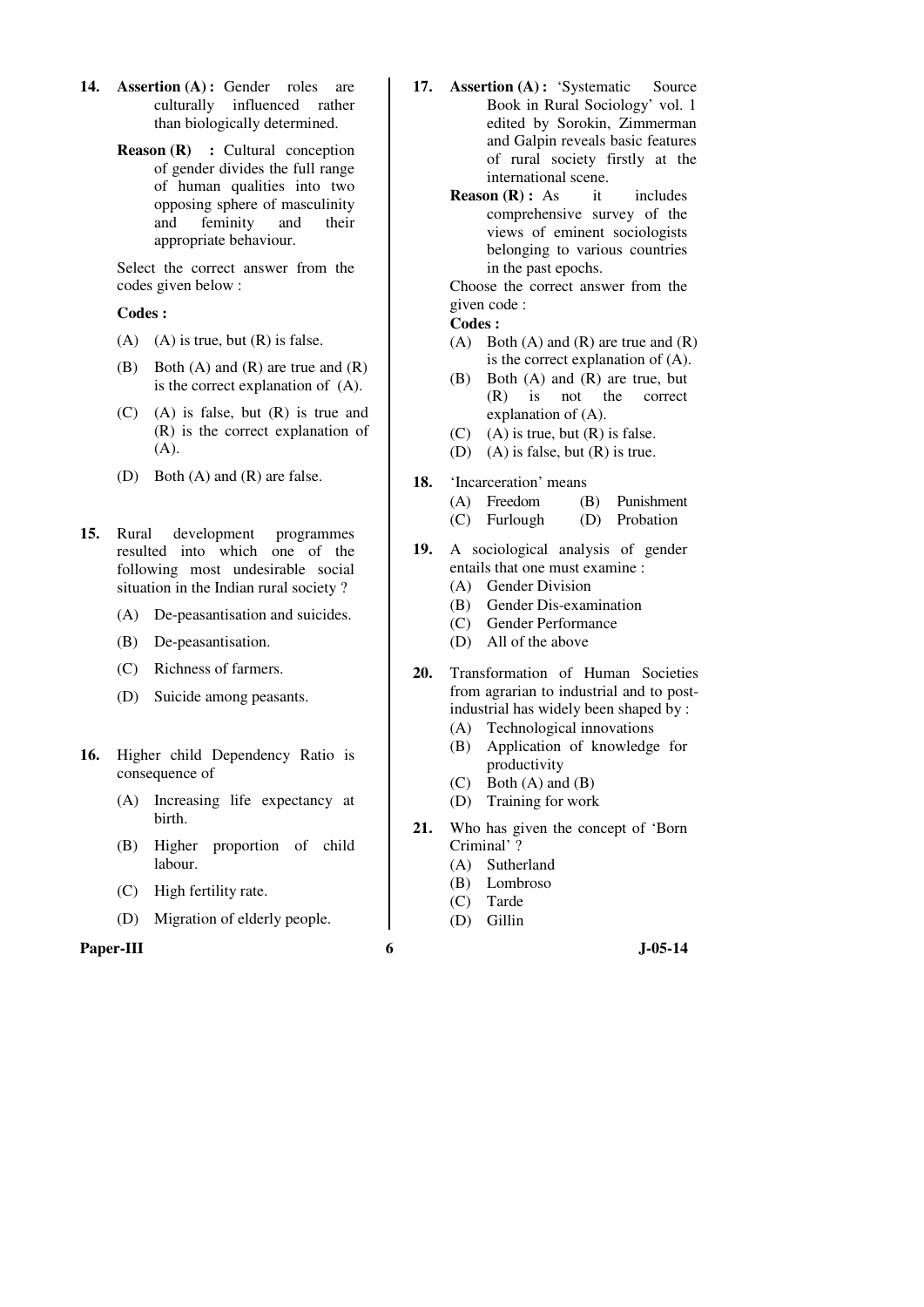- 14. **अभिकथन** (A) : लिंग भूमिकाएँ जैविक रूप से निर्धारित होने की बजाय सांस्कृतिक रूप से प्रभावित होती हैं ।
	- **तर्क (R) :** लिंग की सांस्कृतिक संकल्पना मानव गुणता की पूरी सीमाओं को पुरुषत्व और नारीत्व के दो प्रतिकृल क्षेत्रों और उनके प्रतिकूल व्यवहार में <u>विभाजित करती है</u> ।

नीचे दिए गए कट से सही उत्तर का चयन कोजिए $\,$  :

कूट:

- (A)  $(A)$  सत्य है, किन्तु (R) असत्य है।
- $(B)$   $(A)$  और  $(R)$  दोनों सत्य हैं और  $(R)$ ,  $(A)$  की सही व्याख्या है ।
- $(C)$   $(A)$  असत्य है, किन्तु  $(R)$  सत्य है और  $(R)$ ,  $(A)$  की सही व्याख्या है।
- (D)  $(A)$  और  $(R)$  दोनों असत्य हैं।
- 15. भारतीय ग्रामीण समाज में ग्रामीण विकास कार्यक्रमों के परिणामस्वरूप निम्नलिखित में से कौन सी सर्वाधिक अवांछित स्थिति उत्पन्न हुई ?
	- (A) वि-कृषीकरण और आत्महत्याएँ
	- $(B)$  वि-कृषीकरण
	- (C) कृषकों की समृद्धि
	- (D) कृषकों के बीच आत्महत्याएँ
- 16. निम्नलिखित में से किसके परिणामस्वरूप उच्चतर बाल निर्भरता अनुपात होता है ?
	- $(A)$  जन्म के समय बढ़ती हुई आयु संभाविता
	- $(B)$  बाल श्रमिकों का उच्चतर समानुपात
	- (C) उच्चतर प्रजनन दर
	- (D) प्रौढ़ व्यक्तियों का स्थानांतरण

- 1**7. अभिकथन (A) :** सोरोकिन, जिमरमैन और गाल्फिन द्वारा सम्पादित ''सिस्टेमैटिक सोर्स बुक इन रूरल सोशियोलॉजी" वाल्यूम 1 में ग्रामीण समाज की मूल विशेषताओं प्रथमत: अन्तर्राष्ट्रीय परिदश्य पर वर्णन किया गया है ।
	- **तर्क (R) :** क्योंकि इसमें पूर्व युग में विभिन्न देशों से संबंधित प्रतिष्ठित समाजशास्त्रियों के विचारों का व्यापक सर्वेक्षण सम्मिलित है ।

दिए गए कोड से सही उत्तर का चयन कीजिए । कोड :

- $(A)$   $(A)$  और  $(R)$  दोनों सत्य हैं और  $(R)$ , (A) की सही व्याख्या है ।
- (B) (A) और (R) दोनों सत्य हैं, किन्तु  $(R)$ ,  $(A)$  की सही व्याख्या नहीं है ।
- (C) (A) सत्य है, किन्तु (R) असत्य है।
- (D) (A) असत्य है, किन्तु (R) सत्य है।
- 18. बन्दीकरण से अभिप्राय है
	- $(A)$  स्वतन्त्रता  $(B)$  सजा
	- (C) छुट्टी (D) परिवीक्षा
- 19. लिंग के समाजशास्त्रीय विश्लेषण से तात्पर्य है कि निम्न में से किसकी जाँच की जानी चाहिए ?
	- $(A)$  लिंग विभाजन
	- (B) लिंग विभेदीकरण
	- (C) लिंग निष्पादन
	- (D) उपर्युक्त सभी
- 20. मानव समाजों का कृषि से उद्योग और पश्च उद्योग में स्थानान्तरण मुख्य रूप से निम्नलिखित के कारण हुआ है :
	- (A) प्रौद्योगिकीय नवीनताएँ
	- (B) उत्पादकता के लिए ज्ञान का प्रयोग
	- $(C)$   $(A)$  और  $(B)$  दोनों
	- (D) कार्य के लिए प्रशिक्षण
- 21. "बॉर्न क्रिमिनल" की परिकल्पना किसने की है ?
	- $(A)$  सदरलैंड
	- $(B)$  लाम्ब्रॉसो
	- $(C)$  टारडे
	- (D) गिलिन

**J-05-14 7 Paper-III**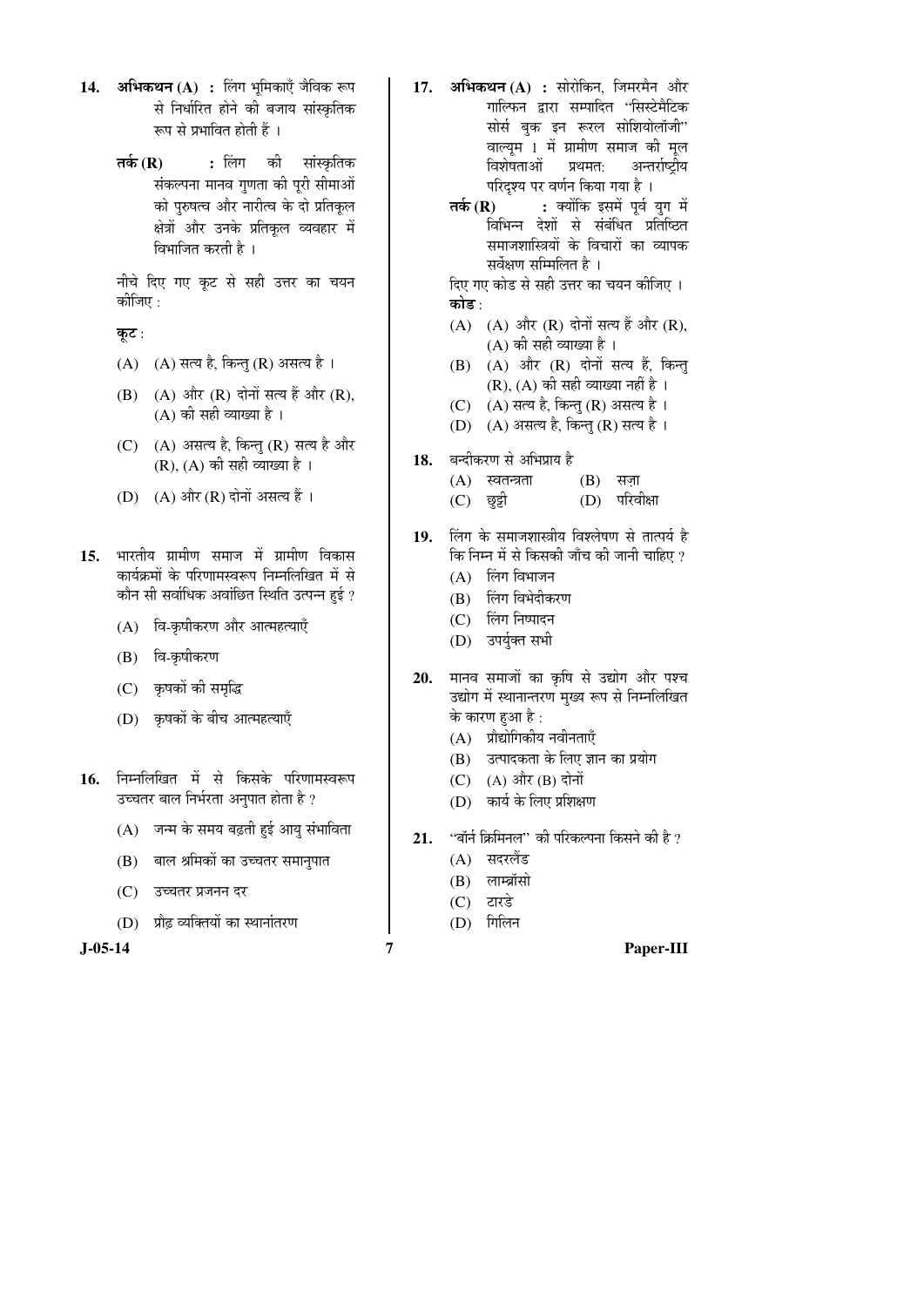- **22.** Who used the term 'New International Division of Labour' (NIDL) to describe the substantial relocation of operations to Third World countries ?
	- (A) F. Frobel
	- (B) E. Durkheim
	- (C) Auguste Comte
	- (D) Adam Smith
- **23. Assertion (A) :** Urbanization and Industrialization in the era of globalization led to displacement of peasantry in India.
	- **Reason (R) :** Peasants eviction is due to land acquisition pursued by the state.

### **Codes :**

- (A) (A) is true,  $(R)$  is false.
- (B) Both (A) and (R) are true.
- (C) Both (A) and (R) are false.
- (D) (A) is false, (R) is true.
- **24.** Through which process the worker's benefits are derived in an Industry ?
	- (A) Arbitration
	- (B) Conciliation
	- (C) Collective Bargaining
	- (D) Adjudication
- **25.** Who mentioned Alienation as the consequence of division of labour ?
	- (A) Sorokin
	- (B) Durkheim
	- (C) Gillin
	- (D) Marx
- 
- **26. Assertion (A) :** Low child sex ratio in India is mainly due to female foeticide.
	- **Reason (R) :** Son Preference is quite strong in India due to patrilineal system.

### **Code :**

- (A) Both (A) and (R) are true
- (B) (A) is true, but  $(R)$  is false
- (C) Both (A) and (R) are false
- (D) (A) is false, but (R) is true
- **27.** Match List-I with List-II in the context of National Population Policy – 2000 objectives.

|     |           | displacement of peasantry in                                                                      |   |            | List-I          |                   |                                  | List-II                                                       |
|-----|-----------|---------------------------------------------------------------------------------------------------|---|------------|-----------------|-------------------|----------------------------------|---------------------------------------------------------------|
|     |           | India.                                                                                            |   | a.         | Immediate       |                   | $\mathbf{1}$ .                   | To address the                                                |
|     |           | <b>Reason</b> $(R)$<br>: Peasants eviction is<br>due to land acquisition pursued<br>by the state. |   |            |                 |                   |                                  | needs of<br>contraception,<br>health care<br>infrastructure & |
|     | Codes:    |                                                                                                   |   |            |                 |                   |                                  | child health care.                                            |
|     | (A)       | $(A)$ is true, $(R)$ is false.                                                                    |   |            | b. Medium-      |                   | 2.                               | To achieve stable                                             |
|     | (B)       | Both $(A)$ and $(R)$ are true.                                                                    |   |            | term            |                   |                                  | population by<br>2045 at level                                |
|     | (C)       | Both $(A)$ and $(R)$ are false.                                                                   |   |            |                 |                   | consistent with                  |                                                               |
|     | (D)       | $(A)$ is false, $(R)$ is true.                                                                    |   |            |                 |                   |                                  | the requirement of<br>sustainable<br>economic growth,         |
| 24. |           | Through which process the worker's<br>benefits are derived in an Industry?                        |   |            |                 |                   |                                  | social<br>development and<br>environmental                    |
|     | (A)       | Arbitration                                                                                       |   |            |                 |                   |                                  | protection.                                                   |
|     | (B)       | Conciliation                                                                                      |   |            | c. Long-term 3. |                   |                                  | Bring TFR to                                                  |
|     | (C)       | <b>Collective Bargaining</b>                                                                      |   |            |                 |                   |                                  | replacement level<br>by 2010 through                          |
|     | (D)       | Adjudication                                                                                      |   |            |                 |                   |                                  | vigorous<br>implementation of<br>operational                  |
| 25. |           | Who mentioned Alienation as the                                                                   |   |            |                 |                   |                                  | strategies.                                                   |
|     |           | consequence of division of labour?                                                                |   | Codes:     |                 |                   |                                  |                                                               |
|     | (A)       | Sorokin                                                                                           |   |            | a               | b                 | $\mathbf c$                      |                                                               |
|     | (B)       | Durkheim                                                                                          |   | (A)<br>(B) | 3<br>1          | $\mathbf{1}$<br>3 | $\overline{2}$<br>$\overline{2}$ |                                                               |
|     | (C)       | Gillin                                                                                            |   | (C)        | 2               | 3                 | $\mathbf{1}$                     |                                                               |
|     | (D)       | Marx                                                                                              |   | (D)        | $\mathbf{1}$    | $\overline{2}$    | 3                                |                                                               |
|     | Paper-III |                                                                                                   | 8 |            |                 |                   |                                  | J-05-14                                                       |
|     |           |                                                                                                   |   |            |                 |                   |                                  |                                                               |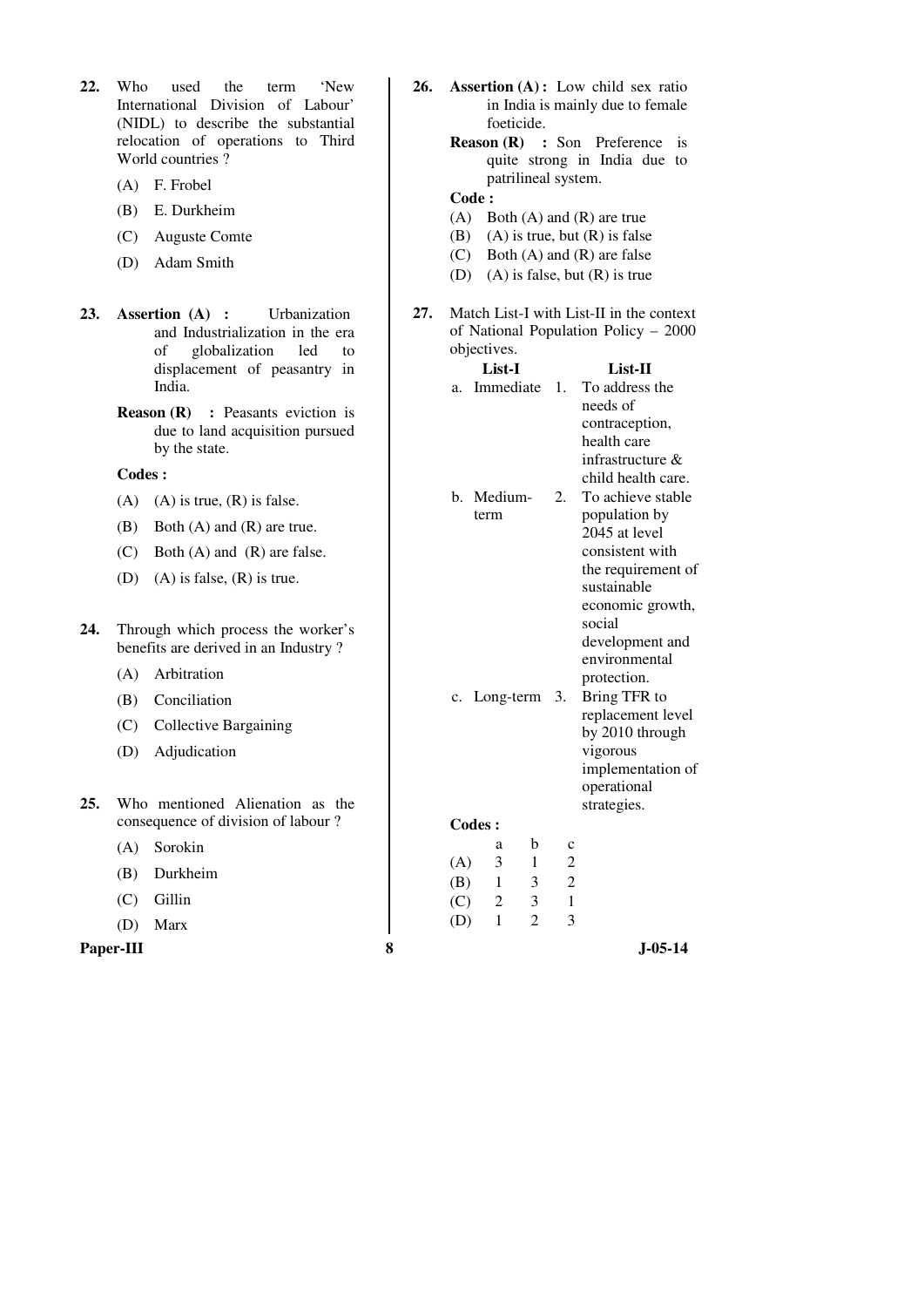| 22.<br>23.    | तीसरी दुनिया के देशों को कार्यों के पर्याप्त<br>पुन:स्थापन का वर्णन करने के लिए ''न्यू<br>इन्टरनैशनल डिवीज़न ऑफ लेबर" (एन आई<br>डी एल) का प्रयोग किसने किया ?<br>एफ. फ्रोबेल<br>(A)<br>इ. दुर्खीम<br>(B)<br>अगस्त कॉम्टे<br>(C)<br>एडम स्मिथ<br>(D)<br>अभिकथन (A) : वैश्वीकरण के युग में | 26. | अभिकथन (A) : भारत में बच्चों का कम<br>लिंग अनुपात मुख्यत: कन्या भ्रूण हत्या<br>के कारण है।<br>तर्क $(R)$<br>: पितृत्व व्यवस्था के कारण<br>भारत में ''पुत्र वरीयता'' बहुत अधिक है ।<br>कूट :<br>(A) और (R) दोनों सत्य हैं ।<br>(A)<br>(A) सत्य है, किन्तु (R) असत्य है।<br>(B)<br>(A) और (R) दोनों सत्य हैं ।<br>(C)<br>(A) असत्य है, किन्तु (R) सत्य है ।<br>(D) |  |  |
|---------------|------------------------------------------------------------------------------------------------------------------------------------------------------------------------------------------------------------------------------------------------------------------------------------------|-----|------------------------------------------------------------------------------------------------------------------------------------------------------------------------------------------------------------------------------------------------------------------------------------------------------------------------------------------------------------------|--|--|
|               | शहरीकरण और औद्योगिकीकरण के<br>कारण भारत में कृषक वर्ग का विस्थापन<br>हुआ।<br>: राज्य द्वारा भूमि अधिग्रहण<br>तर्क $(R)$                                                                                                                                                                  | 27. | राष्ट्रीय जनसंख्या नीति 2000, उद्देश्य के सन्दर्भ<br>में सूची – I को सूची – II के साथ सुमेलित<br>कोजिए :                                                                                                                                                                                                                                                         |  |  |
|               | के कारण कृषक वर्ग का निष्कासन हुआ<br>है ।                                                                                                                                                                                                                                                |     | सूची – I<br>सूची – II                                                                                                                                                                                                                                                                                                                                            |  |  |
|               | कूट :                                                                                                                                                                                                                                                                                    |     | 1. गर्भ-निरोध की<br>a. तत्काल                                                                                                                                                                                                                                                                                                                                    |  |  |
|               | (A) सत्य है, (R) असत्य है ।<br>(A)                                                                                                                                                                                                                                                       |     | आवश्यकता, स्वास्थ्य<br>देख-रेख बुनियादी                                                                                                                                                                                                                                                                                                                          |  |  |
|               | $(A)$ और $(R)$ दोनों सत्य हैं ।<br>(B)                                                                                                                                                                                                                                                   |     | सुविधाएँ और शिशु<br>स्वास्थ्य-देखभाल                                                                                                                                                                                                                                                                                                                             |  |  |
|               | (A) और (R) दोनों असत्य हैं ।<br>(C)                                                                                                                                                                                                                                                      |     | धारणीय आर्थिक<br>b. मध्य-अवधि 2.                                                                                                                                                                                                                                                                                                                                 |  |  |
| 24.           | (A) असत्य है और (R) सत्य है ।<br>(D)<br>किसी उद्योग में कामगारों के लाभों को किस<br>प्रक्रिया से प्राप्त किया जाता है ?<br>(A)<br>मध्यस्थता                                                                                                                                              |     | संवृद्धि की अपेक्षाओं,<br>विकास और<br>पर्यावरणीय संरक्षण के<br>अनुरूप स्तर पर 2045<br>तक स्थायी जनसंख्या<br>प्राप्त करना                                                                                                                                                                                                                                         |  |  |
|               | (B)<br>सुलह                                                                                                                                                                                                                                                                              |     | c. दीर्घ-अवधि 3.<br>प्रचलनात्मक रणनीतियों                                                                                                                                                                                                                                                                                                                        |  |  |
| 25.           | सामूहिक सौदाकारी<br>(C)<br>अधिनिर्णय<br>(D)<br>श्रम विभाजन के कारण हस्तान्तरण का उल्लेख                                                                                                                                                                                                  |     | के कार्यान्वयन के<br>माध्यम से टी.एफ.आर.<br>को 2010 तक<br>प्रतिस्थापन स्तर तक<br>लाना                                                                                                                                                                                                                                                                            |  |  |
|               | किसने किया है ?                                                                                                                                                                                                                                                                          |     | कूट :                                                                                                                                                                                                                                                                                                                                                            |  |  |
|               | सोरोकिन<br>(A)                                                                                                                                                                                                                                                                           |     | b<br>$\mathbf{C}$<br>a                                                                                                                                                                                                                                                                                                                                           |  |  |
|               | दुर्खीम<br>(B)                                                                                                                                                                                                                                                                           |     | $\mathfrak 2$<br>(A)<br>3<br>1                                                                                                                                                                                                                                                                                                                                   |  |  |
|               | गिलिन<br>(C)                                                                                                                                                                                                                                                                             |     | $\sqrt{2}$<br>(B)<br>$\mathbf{1}$<br>3<br>(C)<br>$\mathfrak{Z}$<br>$\mathbf{1}$<br>$\overline{c}$                                                                                                                                                                                                                                                                |  |  |
|               | मार्क्स<br>(D)                                                                                                                                                                                                                                                                           |     | $\overline{2}$<br>3<br>(D)<br>$\mathbf{1}$                                                                                                                                                                                                                                                                                                                       |  |  |
| $J - 05 - 14$ |                                                                                                                                                                                                                                                                                          | 9   | Paper-III                                                                                                                                                                                                                                                                                                                                                        |  |  |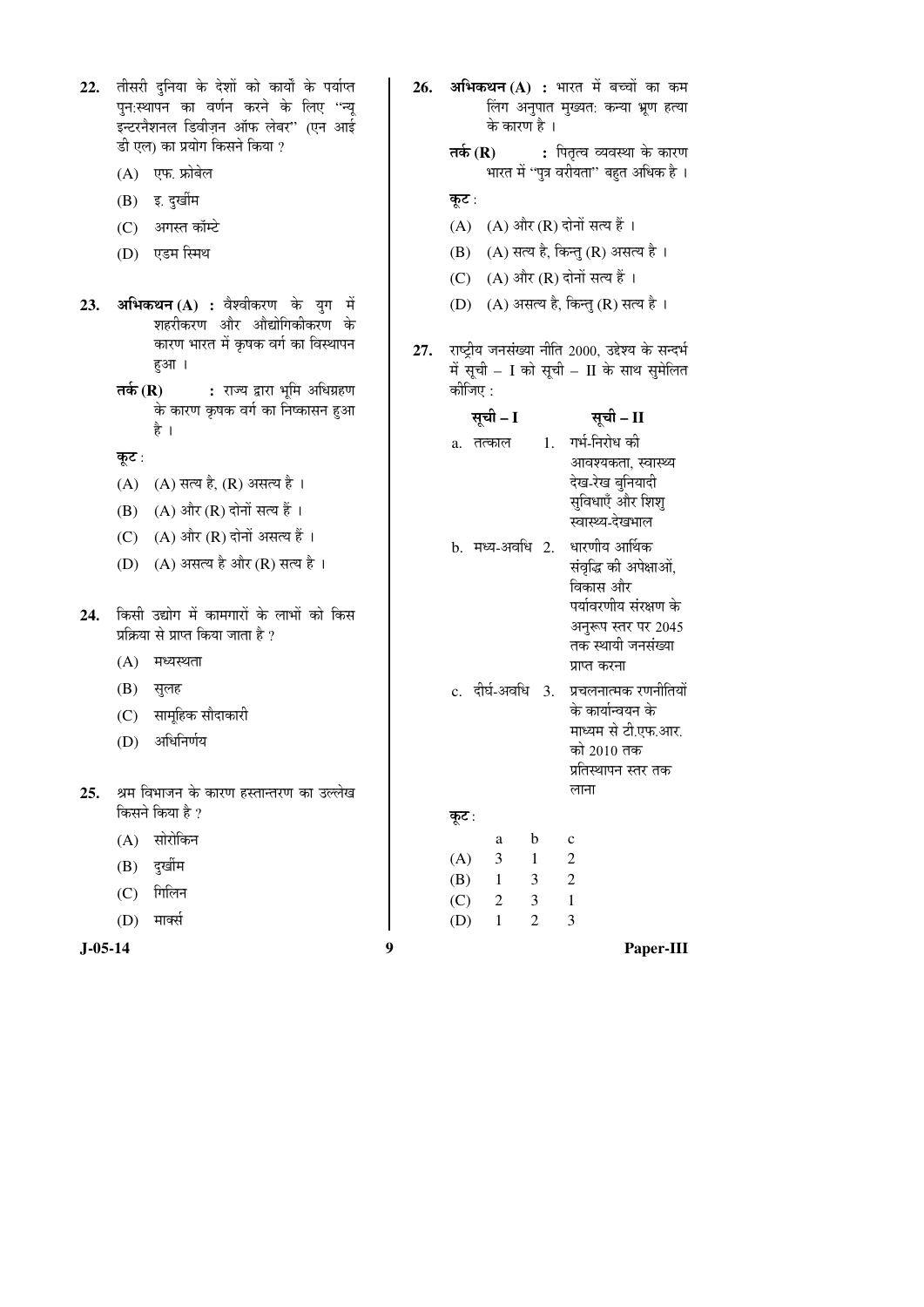- **28.** Knowledge based development does not depend on :
	- (A) Knowledge Accumulation
	- (B) Knowledge Dissemination
	- (C) Knowledge for Assumption
	- (D) Knowledge for Production
- **29.** Which is not an attribute of rural society ?
	- (A) Joint family
	- (B) Agrarian economy
	- (C) Pre-dominance of natural environment
	- (D) Rural differentiation
- **30. Assertion (A) :** Slums are the breeding grounds for Juvenile delinquency in urban and industrial centres.
	- **Reason (R) :** Juveniles migrate from the rural areas to industrial and urban centres for employment.

**Code :** 

- (A) Both (A) and (R) are true, but (R) is not the correct explanation of (A).
- (B) Both  $(A)$  and  $(R)$  are true, and  $(R)$ is the correct explanation of (A).
- $(C)$  (A) is true, but  $(R)$  is false.
- (D) (A) is false, but (R) is true.
- **31.** By which constitutional amendment the words "Secularism, Socialism and Integrity" have been included in its preamble ?
	- (A) Fourth Amendment 1955
	- (B) Seventh Amendment 1956
	- (C) Fourteenth Amendment 1962
	- (D) Forty-second Amendment 1976
- **32.** 'Live-in relationship' is a recent phenomenon visible and accepted in which society ?
	- (A) Tribal
	- (B) Rural
	- (C) Urban
	- (D) Cosmopolitan

Paper-III **10** J-05-14

- **33.** Major focus of Environment Conference Rio-92 was on ;
	- (A) Human Development
	- (B) Sustainable Development
	- (C) Poverty Reduction
	- (D) Population Control
- **34.** Who has authored the book on "Social Mobility in Industrial Society" ?
	- (A) S.M. Lipset and R. Bendix
	- (B) R.K. Merton
	- (C) P.L. Berger
	- (D) R. Bendix

### **35.** Match List-I with List-II.

- **List-I List-II**  a. Delinquency and Opportunity 1. Cloward and Ohlin
- b. Sociology of Deviant Behaviour 2. Clinard
- c. Social Inequality 3. Beteille d. Deviance and 4. Taylor
- Society Choose the correct answer from the codes given below :
- **Codes :**

|     | а                           | n | c | d |
|-----|-----------------------------|---|---|---|
| (A) |                             | 2 | 3 |   |
| (B) | 4                           | 3 | 2 |   |
| (C) | 3                           | 4 |   | っ |
| (D) | $\mathcal{D}_{\mathcal{L}}$ | 3 |   |   |

- **36.** Who has written the book "Class and Class Conflict in Industrial Society" ?
	- (A) Karl Marx
	- (B) R. Dahrendorf
	- (C) Max Weber
	- (D) R.K. Merton
- **37.** Which is not an Indicator of Globalization ?
	- (A) Free movement of labour & manpower
	- (B) Free flow of foreign capital for investment
	- (C) Free flow of defence technology
	- (D) Free flow of foreign capital technology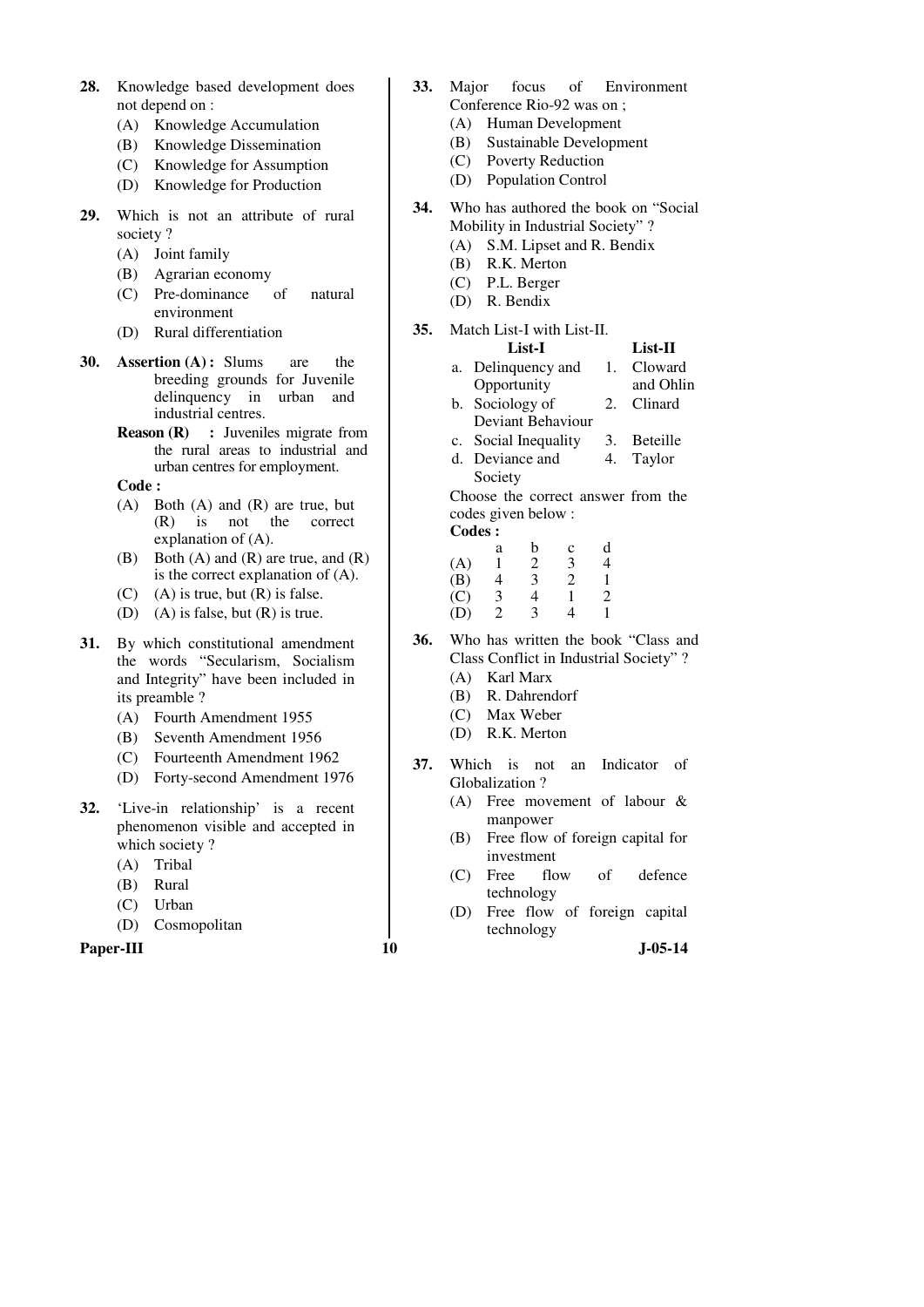| 28. | ज्ञान आधारित विकास किस पर निर्भर नहीं                    | 33. | पर्यावरण सम्मेलन रियो-92 मुख्यत: किस पर                                          |
|-----|----------------------------------------------------------|-----|----------------------------------------------------------------------------------|
|     | करता है ?                                                |     | केन्द्रित था ?<br>(A) मानव विकास                                                 |
|     | ज्ञान संचय<br>(A)                                        |     | (B) प्रोत्साहन योग्य विकास                                                       |
|     | (B)<br>ज्ञान प्रसार                                      |     | (C) निर्धनता में कमी                                                             |
|     | (C) पूर्वानुमान के लिए ज्ञान<br>(D) उत्पादन के लिए ज्ञान |     | (D) जनसंख्या नियन्त्रण                                                           |
|     |                                                          |     |                                                                                  |
| 29. | कौन सी ग्रामीण समाज की विशेषता नहीं है ?                 | 34. | "सोशल मॉबिलिटी इन इन्डस्ट्रीयल सोसायटी"                                          |
|     | संयुक्त परिवार                                           |     | नामक पुस्तक के लेखक कौन हैं ?                                                    |
|     | (A)<br>कृषि संबंधी अर्थ-व्यवस्था<br>(B)                  |     | (A) एस.एम. लिपसेट और आर. बेन्डिक्स                                               |
|     | प्राकृतिक पर्यावरण का पूर्व-बाहुल्य<br>(C)               |     | (B) आर.के. मर्टन                                                                 |
|     | ग्रामीण विभेदीकरण<br>(D)                                 |     | (C) पी.एल. बर्जर                                                                 |
|     |                                                          |     | (D) आर. बेन्डिक्स                                                                |
| 30. | अभिकथन (A) : शहरी और औद्योगिक                            | 35. | सूची – I को सूची – II के साथ सुमेलित                                             |
|     | केन्द्रों में गन्दी बस्तियाँ किशोर अपराध                 |     | कोजिए :                                                                          |
|     | वृत्ति का जन्म स्थल होती हैं ।                           |     | सूची – I<br>सूची – II                                                            |
|     | तर्क (R) : किशोर ग्रामीण क्षेत्रों से                    |     | a. डिलिक्वंसी एण्ड 1. क्लोवर्ड और                                                |
|     | औद्योगिक और शहरी क्षेत्रों में रोजगार                    |     | ऑपोर्च्युनिटी<br>ओहलिन                                                           |
|     | के लिए जाते हैं ।                                        |     | b. सोशियोलॉजी ऑफ 2. क्लीनार्ड<br>डेविएन्ट बिहेवियर                               |
|     | कूट :                                                    |     | c. सोशल इनइक्वालिटी 3. बैते                                                      |
|     | (A) (A) और (R) दोनों सत्य हैं, किन्तु                    |     | d.  डेविएन्स एण्ड<br>4.<br>टायलर                                                 |
|     | $(R)$ , $(A)$ की सही व्याख्या नहीं है ।                  |     | सोसायटी                                                                          |
|     | (A) और (R) दोनों सत्य हैं और (R),<br>(B)                 |     | नीचे दिए गए कूट से सही उत्तर का चयन कीजिए :                                      |
|     | (A) की सही व्याख्या है ।                                 |     | कूट :                                                                            |
|     | (A) सत्य है, किन्तु (R) असत्य है ।<br>(C)                |     | d<br>$\mathbf b$<br>a<br>$\mathbf c$                                             |
|     | (D) (A) असत्य है, किन्तु (R) सत्य है।                    |     | $\begin{array}{cccccc} 1 & 2 & 3 & 4 \\ 4 & 3 & 2 & 1 \end{array}$<br>(A)<br>(B) |
|     |                                                          |     | $\overline{4}$<br>$\overline{2}$<br>$\mathbf{1}$<br>3 <sup>7</sup><br>(C)        |
| 31. | किस संवैधानिक संशोधन द्वारा इसकी प्रस्तावना              |     | $\overline{2}$<br>$\overline{3}$<br>$\mathbf{1}$<br>$\overline{4}$<br>(D)        |
|     | में "धर्म निरपेक्षता, समाजवाद और सत्यनिष्ठा"             | 36. | कॉर्नाफ्लक्ट<br>''क्लास एण्ड क्लास<br>इन                                         |
|     | शब्दों को शामिल किया गया है ?                            |     | इन्डस्ट्रीयल सोसायटी" नामक पुस्तक के लेखक                                        |
|     | (A) चौथा संशोधन 1955                                     |     | कौन हैं ?<br>(A) कार्ल मार्क्स                                                   |
|     | (B) सातवाँ संशोधन 1956                                   |     | (B) आर. डहरेनडोर्फ                                                               |
|     | (C) चौदहवाँ संशोधन 1962                                  |     | मैक्स वैबर<br>(C)                                                                |
|     | (D) बयालीसवाँ संशोधन 1976                                |     | (D) आर.के. मर्टन                                                                 |
| 32. | ''लिव इन रिलेशनशिप'' एक नवीनतम प्रघटना                   |     |                                                                                  |
|     | है जो निम्न में से किस समाज में पाई और                   | 37. | निम्नलिखित में से कौन सा वैश्वीकरण का<br>सूचक नहीं है ?                          |
|     | स्वीकार की जाती है ?                                     |     | श्रम और मानव शक्ति का मुक्त संचलन<br>(A)                                         |
|     | जन-जातीय<br>(A)                                          |     | निवेश के लिए विदेशी पूँजी का मुक्त<br>(B)                                        |
|     | ग्रामीण<br>(B)                                           |     | प्रवाह                                                                           |
|     | शहरी<br>(C)                                              |     | रक्षा प्रौद्योगिकी का मुक्त प्रवाह<br>(C)                                        |
|     | विश्वनगर<br>(D)                                          |     | विदेशी पूँजी प्रौद्योगिकी का मुक्त प्रवाह<br>(D)                                 |
|     |                                                          |     |                                                                                  |

**J-05-14 11 Paper-III**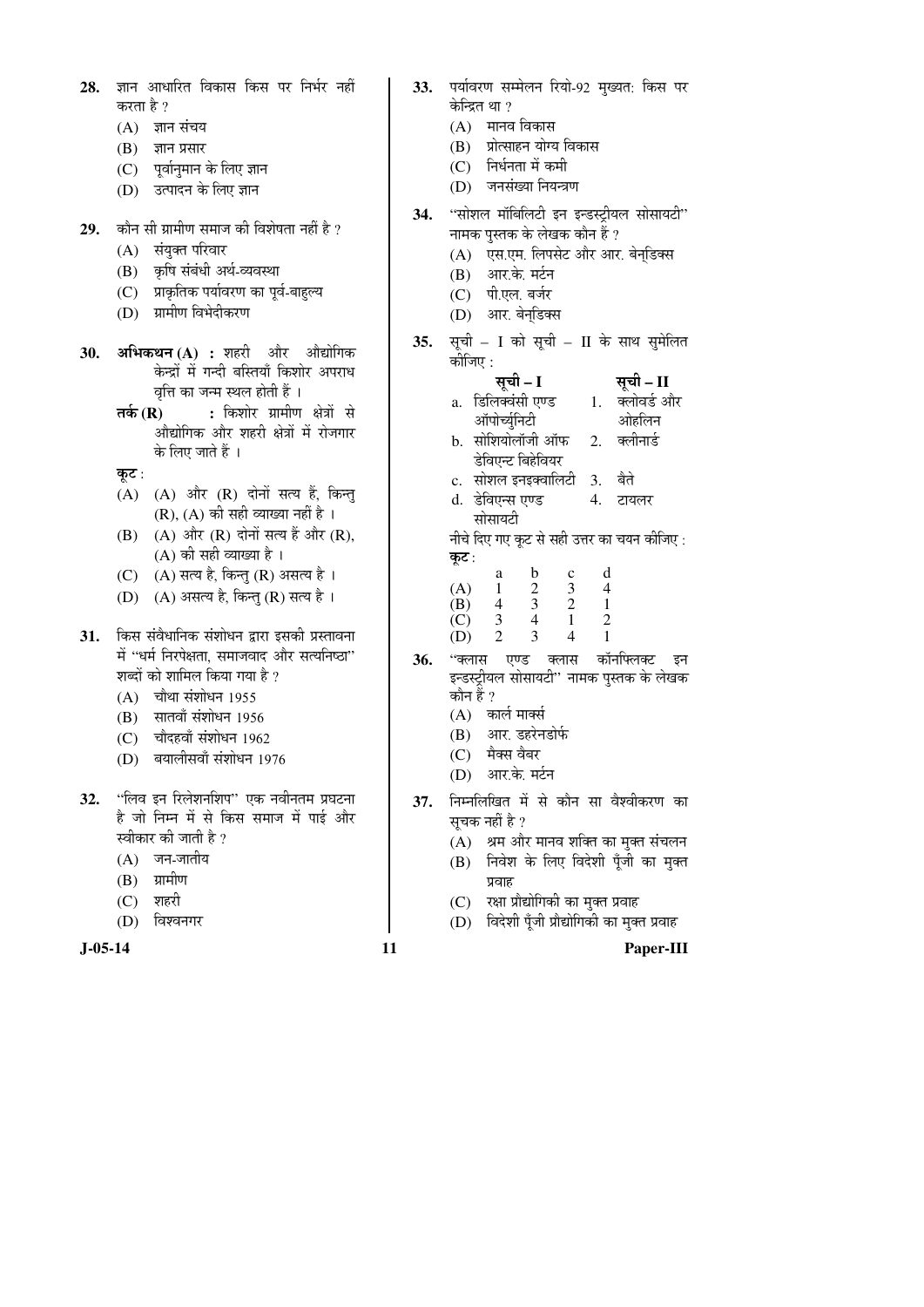| population structure.<br>(A) Constant birth and death rate<br>(B) Increasing birth<br>rate<br>and<br>constant death rate<br>(C) Decreasing birth<br>rate<br>and<br>increasing death rate<br>Constant<br>birth<br>(D)<br>and<br>rate<br>decreasing death rate<br>39.<br>Which of the following refers to<br>gender equity?<br>(A) Economic empowerment<br>(B) Egalitarian relationship<br>(C) Women's freedom and liberty<br>(D) Equal access to power, and<br>other resources<br>40.<br>According to census of India 2011,<br>which of the following is not correct?<br>(A) Decadal growth rate of rural<br>population has declined in<br>2001-2011 over 1991-2001.<br>For every 10 urban dwellers in<br>(B)<br>million plus cities/urban<br>agglomerations 4 live in 5 such<br>largest cities.<br>The state of Gujarat has the<br>(C)<br>largest number of cities/urban<br>agglomeration with a population<br>of one million or more.<br>Sex ratio has increases in 2011<br>(D)<br>over 2001 in million plus cities. | Gender Identity<br>(A)<br>Gender Appropriate<br>(B)<br>Gender System<br>(C)<br>Gender Sensitisation<br>(D)<br>43.<br>In a mature form, the<br>modern<br>'Demographic Transition'<br>model<br>theory is associated with<br><b>Kingsley Davis</b><br>(A)<br>Frank Notestein<br>(B)<br>Thomas Malthus<br>(C)<br>W.W. Roskow<br>(D)<br>44.<br>Higher fertility is associated with<br>(1)<br>Lower age at marriage<br>level of household<br>(2)<br>Lower |
|-----------------------------------------------------------------------------------------------------------------------------------------------------------------------------------------------------------------------------------------------------------------------------------------------------------------------------------------------------------------------------------------------------------------------------------------------------------------------------------------------------------------------------------------------------------------------------------------------------------------------------------------------------------------------------------------------------------------------------------------------------------------------------------------------------------------------------------------------------------------------------------------------------------------------------------------------------------------------------------------------------------------------|-----------------------------------------------------------------------------------------------------------------------------------------------------------------------------------------------------------------------------------------------------------------------------------------------------------------------------------------------------------------------------------------------------------------------------------------------------|
| Match List-I with List-II.<br>41.<br>List-I<br>List-II<br>a. Andre<br>1. India's path of<br>Beteille<br>development<br>Antinomies of<br>b. A.R.<br>2.<br>Desai<br>society<br>Globalization and<br>c. Anthony<br>3.<br>Giddens<br>its discontent<br>d. Stiglitz,<br>4.<br>The consequences<br>E. Joseph<br>of modernity<br>Codes:<br>$\mathbf d$<br>b<br>a<br>$\mathbf c$<br>(A)<br>3<br>4<br>1<br>2<br>$\overline{2}$<br>3<br>(B)<br>$\mathbf{1}$<br>$\overline{4}$<br>$\overline{c}$<br>3<br>$\overline{4}$<br>$\mathbf{1}$<br>(C)<br>3<br>$\overline{2}$<br>$\overline{4}$<br>$\mathbf{1}$<br>(D)<br>Paper-III                                                                                                                                                                                                                                                                                                                                                                                                      | income<br>Higher illiteracy rate<br>(3)<br>Higher proportion of urban<br>(4)<br>population<br>Codes:<br>1, 2, 4<br>(A)<br>2, 3, 4<br>(B)<br>1, 2, 3<br>(C)<br>1, 3, 4<br>(D)<br>12<br>$J - 05 - 14$                                                                                                                                                                                                                                                 |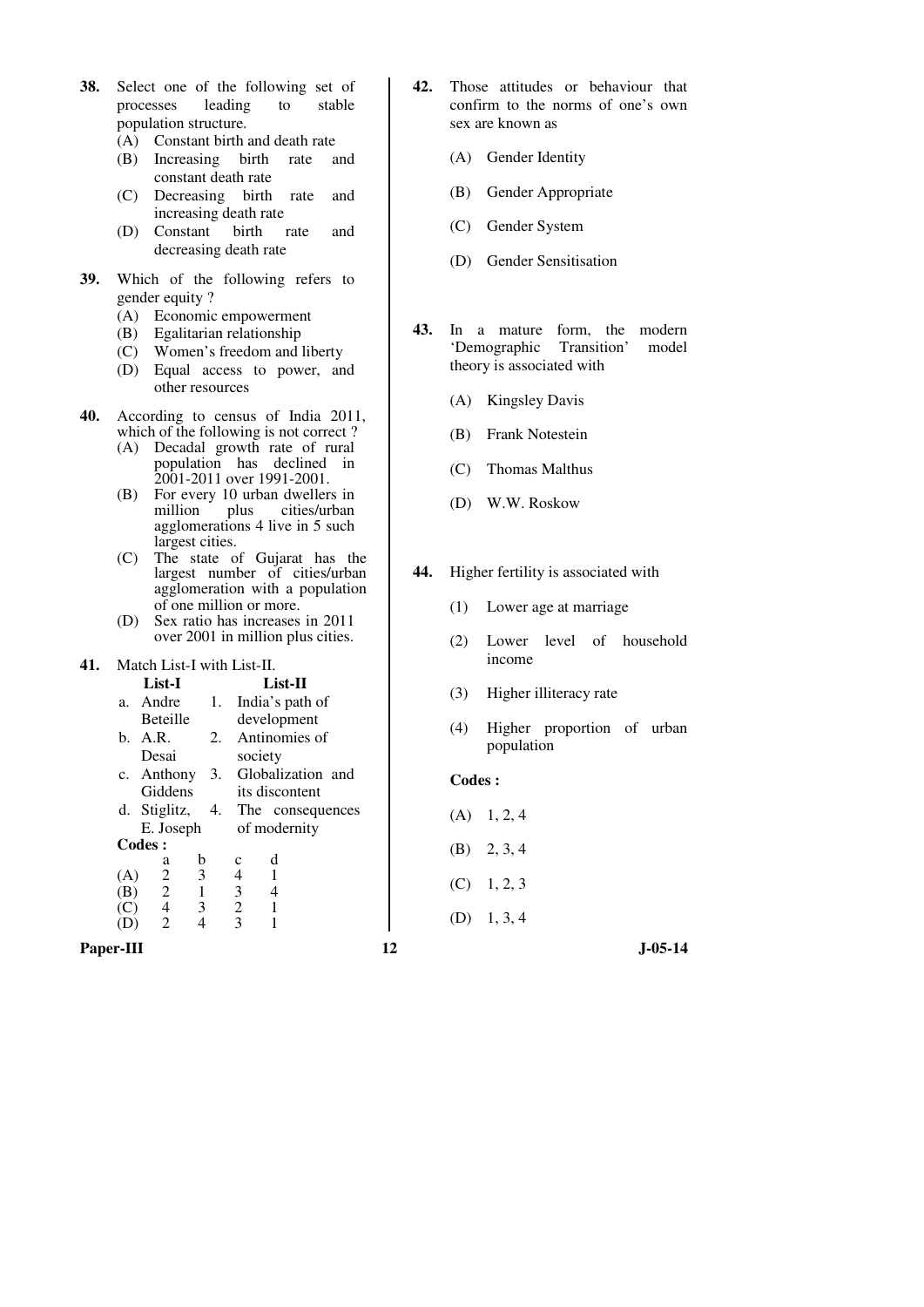| स्थायी जनसंख्या संरचना के लिए निम्नलिखित<br>38.<br>में से एक प्रक्रिया का चयन करें :<br>(A) स्थिर जन्म और मृत्यु दर<br>(B) बढ़ती हुई जन्म दर और स्थिर मृत्यु दर<br>घटती हुई जन्म दर और बढ़ती हुई मृत्यु<br>(C)<br>दर<br>(D) स्थिर जन्म दर और घटती हुई मृत्यु दर<br>निम्नलिखित में से कौन सा लिंग समता से<br>39.                                                                                                                                                                                                                                                                                                                                                                                                             | 42. ऐसी अभिवृत्तियाँ और व्यवहार जो किसी व्यक्ति<br>के अपने लैंगिक मानदंडों के अनुरूप होती है,<br>उन्हें कहते हैं :<br>लिंग तादात्म्यता<br>(A)<br>लिंग उपयुक्तता<br>(B)                                                                                                     |
|-----------------------------------------------------------------------------------------------------------------------------------------------------------------------------------------------------------------------------------------------------------------------------------------------------------------------------------------------------------------------------------------------------------------------------------------------------------------------------------------------------------------------------------------------------------------------------------------------------------------------------------------------------------------------------------------------------------------------------|----------------------------------------------------------------------------------------------------------------------------------------------------------------------------------------------------------------------------------------------------------------------------|
| संबंधित है ?<br>(A) आर्थिक सशक्तीकरण<br>समतावादी संबंध<br>(B)<br>(C)    महिलाओं की स्वतन्त्रता और स्वाधीनता<br>(D)  शक्ति तथा अन्य संसाधनों तक समान<br>पहुँच                                                                                                                                                                                                                                                                                                                                                                                                                                                                                                                                                                | लिंग व्यवस्था<br>(C)<br>लिंग संवेदन<br>(D)                                                                                                                                                                                                                                 |
| भारत की वर्ष 2011 की जनगणना के अनुसार<br>40.<br>निम्नलिखित में से कौन सा सही नहीं है ?<br>(A) ग्रामीण जनसंख्या की दशकीय संवृद्धि<br>दर 1991-2001 के बाद वर्ष 2001-<br>2011 में कम हो गई है ।<br>(B) दस लाख से अधिक शहरी / शहरी<br>समूहों में प्रत्येक 10 शहरी निवासियों,<br>जिनमें से 4 ऐसे 5 संकुलित शहरों में<br>रहते हैं ।<br>गुजरात राज्य में सबसे अधिक<br>(C)<br>शहरी/शहरी समूह हैं जिनकी जनसंख्या<br>एक मिलियन या इससे अधिक है ।<br>2001 के बाद 2011 में दस लाख से<br>(D)                                                                                                                                                                                                                                             | 43. विकसित रूप में आधुनिक ''जनसांख्यिकीय<br>संक्रमण" सिद्धान्त किससे संबंधित है ?<br>(A) किंग्सले डेविस<br>(B) फ्रैंक नोटेस्टीन<br>(C)<br>थॉमस माल्थस<br>(D) डब्ल्यू. डब्ल्यू. रोस्को                                                                                      |
| अधिक वाले शहरों में सेक्स अनुपात बढ़<br>गया है ।<br>सूची – I को सूची – II के साथ सुमेलित<br>41.<br>कीजिए :<br>सूची – I<br>सूची – II<br>a. आन्द्रे बैते<br>1.   इन्डियाज़ पाथ ऑफ<br>डेवलपमेन्ट<br>2. एन्टीनॉमीज़ ऑफ<br>b. ए.आर.<br>देसाई<br>सोसायटी<br>c. एन्थॉनी<br>3.<br>ग्लोबलाइज़ेशन<br>एण्ड<br>इटस डिस्कान्टेन्ट<br>गिडन्स<br>द कॉनसिक्वन्सेस ऑफ<br>d. स्टिगलिट्ज़<br>4.<br>माडर्निटी<br>ई. जोसेफ<br>कूट :<br>d<br>b<br>$\mathbf c$<br>a<br>3<br>$\overline{4}$<br>(A)<br>$\overline{c}$<br>1<br>$\mathfrak{Z}$<br>$\overline{4}$<br>(B)<br>$\overline{c}$<br>$\mathbf{1}$<br>$\overline{4}$<br>$\overline{2}$<br>(C)<br>3<br>$\mathbf{1}$<br>3<br>$\overline{4}$<br>$\mathbf{1}$<br>(D)<br>$\overline{2}$<br>$J-05-14$ | 44. उच्चतर प्रजनन शक्ति संबंधित है :<br>विवाह के समय कम आयु<br>1.<br>घरेलू आय का निम्न स्तर<br>2.<br>उच्चतर निरक्षरता दर<br>3.<br>शहरी जनसंख्या का उच्चतर अनुपात<br>4.<br>कूट :<br>(A)<br>1, 2, 4<br>(B)<br>2, 3, 4<br>1, 2, 3<br>(C)<br>(D)<br>1, 3, 4<br>13<br>Paper-III |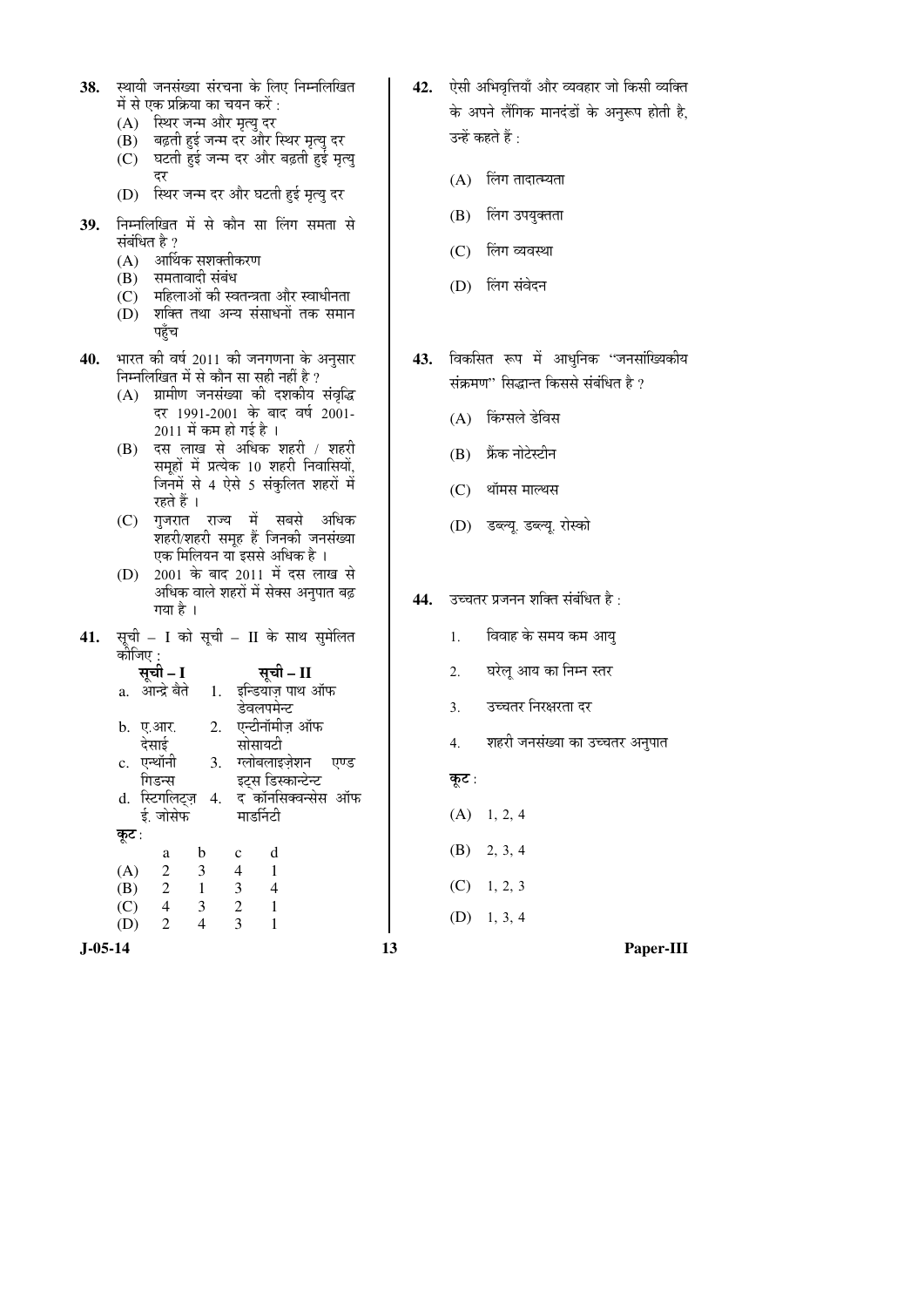| <b>45.</b> Match List-I with List-II and find the |  |  |  |  |
|---------------------------------------------------|--|--|--|--|
| correct answer from the codes given               |  |  |  |  |
| below:                                            |  |  |  |  |

|    | List-I           |    | List-II     |
|----|------------------|----|-------------|
| a. | A person enu-    | 1. | Forced      |
|    | merated outside  |    | Migration   |
|    | the place of     |    |             |
|    | normal residence |    |             |
| b. | Spouse and       | 2. | Circular    |
|    | children joining |    | Migration   |
|    | the person, who  |    |             |
|    | lives other the  |    |             |
|    | place of normal  |    |             |
|    | residence        |    |             |
| c. | Persons          | 3. | Migrant     |
|    | displaced<br>by  |    |             |
|    | war/violence and |    |             |
|    | camped in out on |    |             |
|    | other place      |    |             |
| d. | Person/Group     |    | Associative |
|    |                  |    |             |

- seeking work each year for a short time in another place, than their normal residence and coming back to place of origin Migration **Codes :**  a b c d (A) 3 4 1 2 (B) 3 2 4 1
- (C) 1 2 4 3 (D) 4 3 2 1
- **46.** 73rd Constitutional Amendment is responsible for incorporation of the following provisions in the Gram Panchayats. Choose the most correct combination according to code.
	- (i) Reservation of women
	- (ii) Reservation for dalits
	- (iii) Involvement of Gram sabha in decision-making
	- (iv) People participation
	- $(A)$  (i) and (iv)
	- $(B)$  (ii) and (iii)
	- $(C)$  (iv), (iii) and (i) (D) (i), (ii) and (iii)

**Paper-III** 14

- **47.** Who has authored the book "Social Deviance in India" ?
	- (A) Sushil Chandra
	- (B) M.Z. Khan
	- (C) S.P. Srivastava
	- (D) R. Ahuja
- **48.** Which one of the following is not a focus in population education in India ?
	- (A) Create awareness relating to urbanization and environment problems.
	- (B) Develop awareness on population dynamics.
	- (C) Make a major instrument to control population.
	- (D) Create knowledge of population policy.
- **49.** Match the items in List-I with the items in List-II and select the correct answer from the codes given below :

| List-I                |                                         |    |                             |              | List-II                        |  |
|-----------------------|-----------------------------------------|----|-----------------------------|--------------|--------------------------------|--|
| M.B.<br>a.<br>Clinard |                                         | 1. | Deviant<br><b>Behaviour</b> | Sociology of |                                |  |
|                       | b. R.A.<br>Cloward<br>and L.E.<br>Ohlin |    | 2.                          |              | Delinquency and<br>Opportunity |  |
|                       | c. A.K. Cohen 3. Delinquent Boys        |    |                             |              |                                |  |
|                       | d. J. Bowlby 4. Forty-four              |    |                             |              | Juvenile Thieves.              |  |
|                       | <b>Codes:</b>                           |    |                             |              |                                |  |
|                       | a                                       | b  | $\mathbf c$                 | d            |                                |  |
| (A)                   | 1                                       | 2  | 3                           | 4            |                                |  |
| (B)                   | 4                                       | 3  | 2                           | 1            |                                |  |
|                       | (C) 3                                   | 4  | $\overline{2}$              | 1            |                                |  |
| (D)                   | $\overline{c}$                          | 1  | 3                           | 4            |                                |  |
|                       |                                         |    |                             |              | J-05-14                        |  |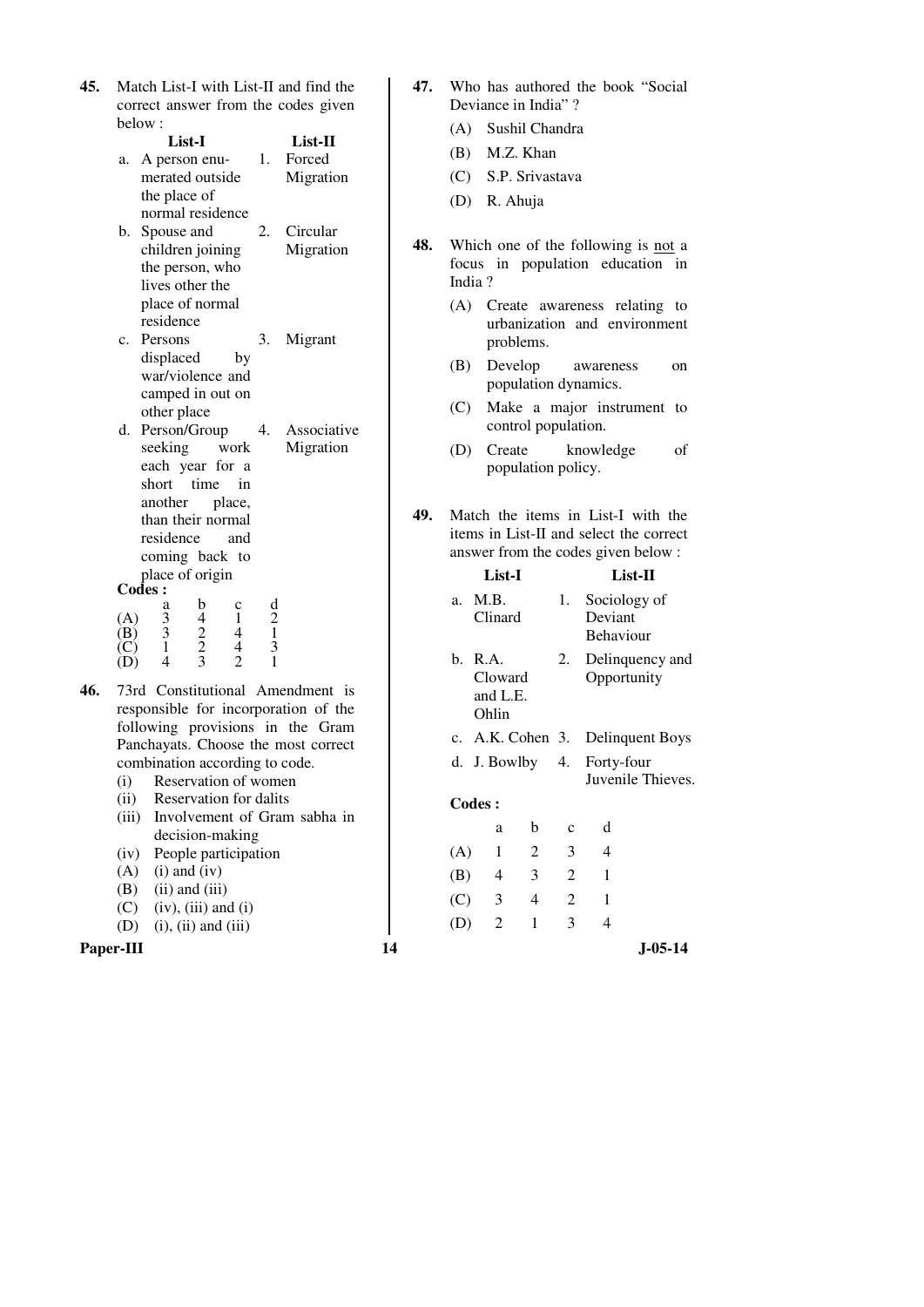| 45.           | सूची – I को सूची – II के साथ सुमेलित<br>कोजिए और नीचे दिए गए कूट से सही उत्तर का                                  | 47. | 'सोशल डेविएन्स इन इंडिया' नामक पुस्तक के<br>लेखक कौन हैं ?      |
|---------------|-------------------------------------------------------------------------------------------------------------------|-----|-----------------------------------------------------------------|
|               | चयन कीजिए :                                                                                                       |     |                                                                 |
|               | सूची – I<br>सूची – II                                                                                             |     | (A) सुशील चन्द्र                                                |
|               | a. वह व्यक्ति जिसकी 1. अनिवार्य प्रवसन<br>सामान्य निवास से                                                        |     | एम ज़ेड खान<br>(B)                                              |
|               | बाहर गणना की गई                                                                                                   |     | (C) एस.पी. श्रीवास्तव                                           |
|               | है ।                                                                                                              |     | (D) आर. आहूजा                                                   |
|               | b. उस व्यक्ति के साथ 2.<br>प्रचलन प्रवसन                                                                          |     |                                                                 |
|               | रहने वाले पति/पत्नी                                                                                               | 48. | भारत में जनसंख्या शिक्षा में निम्न में से किस                   |
|               | और बच्चे जो<br>सामान्य निवास से                                                                                   |     | पर ध्यान केन्द्रित नहीं किया गया है ?                           |
|               | अलग स्थान पर                                                                                                      |     | (A) शहरीकरण और पर्यावरण संबंधी                                  |
|               | रहता है ।                                                                                                         |     | समस्याओं के प्रति जागरूकता पैदा                                 |
|               | c.  युद्ध/हिंसा के कारण 3.<br>प्रवासी<br>विस्थापित व्यक्ति                                                        |     | करना ।                                                          |
|               | जो अन्य स्थान पर                                                                                                  |     | (B) जनसंख्या गतिकी पर जागरूकता                                  |
|               | पड़ाव डाल कर                                                                                                      |     | विकसित करना ।                                                   |
|               | रहते हो ।                                                                                                         |     | (C) जनसंख्या नियन्त्रण के लिए मुख्य उपाय                        |
|               | d. ऐसा व्यक्ति/ग्रुप जो 4. सहचारी प्रवसन                                                                          |     | तैयार करना ।                                                    |
|               | प्रत्येक वर्ष कुछ<br>समय के लिए अपने                                                                              |     | (D) जनसंख्या नीति के संबंध में ज्ञान सृजन                       |
|               | सामान्य निवास से                                                                                                  |     | करना ।                                                          |
|               | अलग स्थान पर                                                                                                      |     |                                                                 |
|               | कार्य की तलाश में                                                                                                 | 49. | सूची – I को सूची – II के साथ सुमेलित                            |
|               | आए हो और मूल<br>निवास स्थान पर                                                                                    |     | कीजिए और नीचे दिए गए कूट से सही उत्तर का<br>चयन कीजिए :         |
|               | वापस आ जाते हों ।                                                                                                 |     | सूची – I<br>सूची – II                                           |
|               | कूट :                                                                                                             |     |                                                                 |
|               | d<br>$\mathbf b$<br>$\mathbf c$<br>a<br>$\mathbf{1}$<br>(A)<br>$\mathfrak{Z}$<br>$\overline{4}$<br>$\overline{c}$ |     | 1. सोशियोलॉजी ऑफ<br>a. एम.बी.<br>डेविएन्ट बिहेवियर<br>क्लीनार्ड |
|               | 2<br>$\mathbf{1}$<br>(B)<br>3 <sup>7</sup><br>$\overline{4}$                                                      |     | 2. डेलिनक्यूएन्सी एण्ड                                          |
|               | $\overline{2}$<br>3<br>$\overline{4}$<br>(C)<br>$\mathbf{1}$                                                      |     | b. आर.ए.<br>क्लोवर्ड<br>ऑपरट्यूनिटी                             |
|               | 3<br>$\overline{2}$<br>$\mathbf{1}$<br>(D)<br>$\overline{4}$                                                      |     | और एल.ई.                                                        |
| 46.           | 73वें संवैधानिक संशोधन में ग्राम पंचायतों में                                                                     |     | ओहलिन                                                           |
|               | निम्नलिखित उपबंधों को शामिल किया गया है ।<br>कूट के अनुसार सर्वाधिक सही युग्म का चयन                              |     | c. ए.के. कोहेन 3. डेलिनक्यून्ट ब्यॉज                            |
|               | करें :                                                                                                            |     | d. जे. बाउलबी 4. फोर्टी-फोर<br>जुवेनाइल                         |
|               | महिलाओं के लिए आरक्षण<br>(i)                                                                                      |     | थीवस                                                            |
|               | दलितों के लिए आरक्षण<br>(ii)                                                                                      |     | कूट∶                                                            |
|               | निर्णय लेने में ग्राम सभा को शामिल<br>(iii)<br>करना                                                               |     | d<br>b<br>$\mathbf{C}$<br>a                                     |
|               | जनता की भागीदारी<br>(iv)                                                                                          |     | 3<br>(A)<br>1<br>2<br>4                                         |
|               | (i) और (iv)<br>(A)                                                                                                |     | (B)<br>3<br>2<br>$\mathbf{1}$<br>4                              |
|               | (ii) और (iii)<br>(B)                                                                                              |     | $\overline{2}$<br>(C)<br>3<br>4<br>$\mathbf{1}$                 |
|               | (iv), (iii) और (i)<br>(C)<br>(i), (ii) और (iii)<br>(D)                                                            |     | 3<br>$\overline{4}$<br>(D)<br>2<br>1                            |
| $J - 05 - 14$ |                                                                                                                   | 15  | Paper-III                                                       |
|               |                                                                                                                   |     |                                                                 |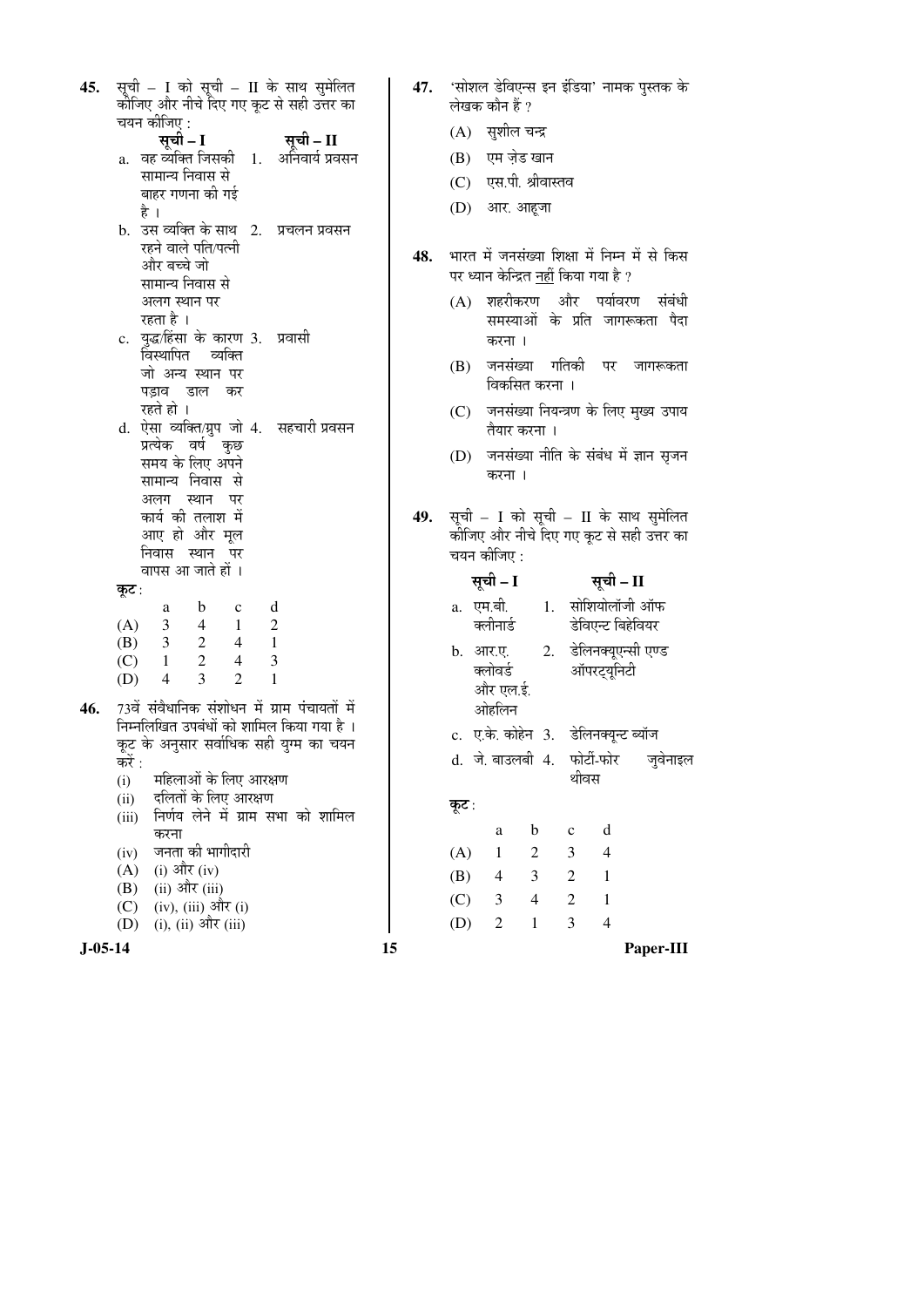- **50.** Who argued that Merton failed to account for 'non-utilitarian crime' such as vandalism and joy-riding which do not produce monetary reward ?
	- (A) W.B. Miller
	- (B) Albert K. Cohen
	- (C) R.A. Cloward
	- (D) L.E. Ohlin
- **51. Assertion (A) :** Development often leads to upsurge of Ethnic movement.
	- **Reason (R)** : Displacement of people takes place due to construction of big dams.

**Codes :** 

- $(A)$  (A) is false  $(R)$  is true.
- (B) Both (A) and (R) are false.
- (C) Both (A) and (R) are true.
- (D) (A) is true  $(R)$  is false.
- **52.** Which of the following communicable diseases is yet to be completely eradicated in India ?
	- (A) Tuberculosis
	- (B) Cholera
	- (C) Small Pox
	- (D) None of the above
- **53.** By 'Hindu Method of Tribal absorption' N.K. Bose means
	- (A) Forcible absorption of the tribals into the Hindu social organization
	- (B) Imitation of the Hindu way of life by the tribals because of superior cultural system
	- (C) Acceptance of the caste-system by the tribals because economic security and cultural liberalism in it
	- (D) Exploitation of the tribals by the colonial power

Paper-III **16** J-05-14

**54.** Match the items in the List-I with List-II and choose the correct answer from the codes given below :

|        | List-I |  | List-II                          |        |
|--------|--------|--|----------------------------------|--------|
|        |        |  | a. Androcracy 1. Government by   |        |
|        |        |  | females                          |        |
|        |        |  | b. Androgyny 2. Women's rule     |        |
|        |        |  | c. Gynarchy 3. Men's rule        |        |
|        |        |  | d. Gynocracy 4. Presence of male |        |
|        |        |  | and                              | female |
|        |        |  | characteristics in               |        |
|        |        |  | the same person                  |        |
| Codes: |        |  |                                  |        |
|        | a      |  |                                  |        |

| . . | ັ | $\check{~}$ | $\tilde{\phantom{a}}$ |
|-----|---|-------------|-----------------------|
|     | 3 | 4           | 2                     |
| 4   |   | 3           | 2                     |
| 3   | 4 |             | 2                     |
| 1   |   | 2           | 3                     |
|     |   |             |                       |

**55.** Match List-I with List-II.

| List-I                |    | List-II |
|-----------------------|----|---------|
| a. Maternity Benefit  |    | 1. 1961 |
| Act                   |    |         |
| b. Industrial Dispute |    | 2. 1947 |
| Act                   |    |         |
| c. Factory Act        | 3. | 1948    |
| d. Workmen's          |    | 1923    |

Compensation Act

 Choose the correct answer from the codes given below :

| Codes: |   |   |             |   |
|--------|---|---|-------------|---|
|        | a | b | $\mathbf c$ | d |
| (A)    |   | 2 | 3           | 4 |
| (B)    | 4 | 3 | 2           | 1 |
| (C)    | 2 | 1 | 3           | 4 |
| (D)    |   | 2 | 4           | 3 |
|        |   |   |             |   |

- **56.** D.P. Mukherjee observes that in order to be an Indian Sociologist one must be Indian first in the sense that
	- (A) one must be born in India
	- (B) one must be an uncritical admirer of Indian society and culture
	- (C) one must be a Sanskritist
	- (D) one must be acquainted with the Indian tradition and culture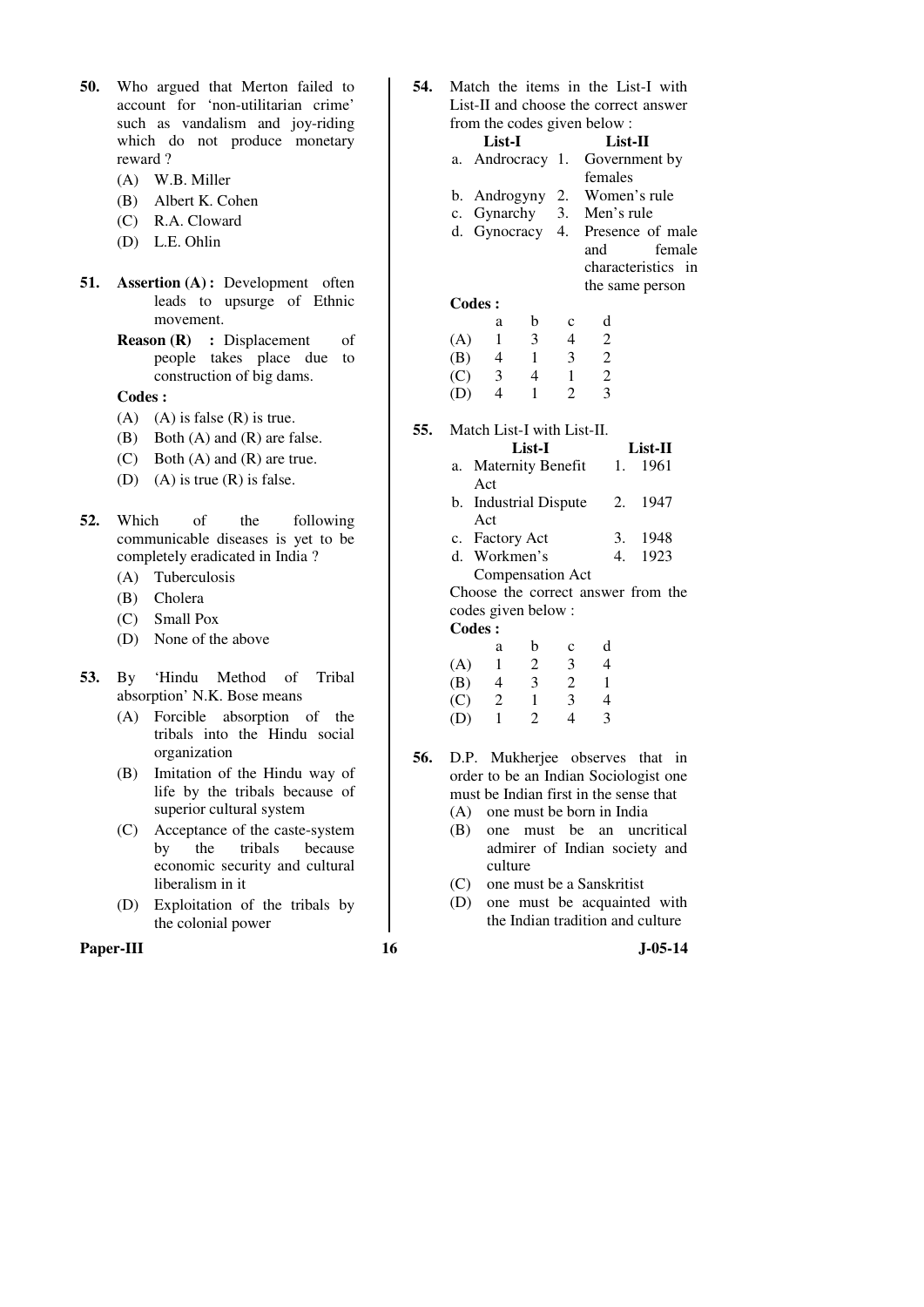50. यह किसका तर्क है कि मर्टन असभ्यतापूर्ण और आनन्द के लिए सैर करने जैसे, ऐसे गैर-उपयोगितावादी अपराधों का विवरण देने में असमर्थ रहे हैं, जिनसे आर्थिक लाभ प्राप्त नहीं होता है ?

- (A) डब्ल्यू.बी. मिलर
- (B) एलबर्ट के कोहेन
- (C) आर.ए. क्लोवर्ड
- (D) एल.ई. ओहलिन
- 51. **अभिकथन (A) :** विकास बहुधा संजातीय आन्दोलन की लहर को प्रेरित करता है ।
	- **तर्क (R) :** लोगों का विस्थापन बडे बांधों के निर्माण के कारण होता है ।

कुट:

- (A) (A) असत्य है, (R) सत्य है ।
- $(B)$   $(A)$  और  $(R)$  दोनों असत्य हैं।
- (C)  $(A)$  और  $(R)$  दोनों सत्य हैं।
- (D) (A) सत्य है, किन्तु (R) असत्य है।
- 52. निम्नलिखित में से कौन से संक्रामक रोगों का भारत से अभी पर्णत: उन्मलन होना शेष है ?
	- $(A)$  क्षय रोग
	- (B) कॉलेरा
	- (C) स्मॉल पॉक्स
	- (D) उपर्युक्त में से कोई नहीं
- 53. "आदिवासियों के समावेशन की हिन्दू विधि" से एन.के. बोस का अभिप्राय है
	- $(A)$  आदिवासियों का हिन्द सामाजिक संगठनों में बलपूर्वक समावेशन
	- (B) श्रेष्ठ सांस्कृतिक व्यवस्था होने के कारण आदिवासियों द्वारा हिन्दू के जीने के तरीकों की नकल करना
	- (C) आदिवासियों द्वारा जाति प्रथा को इसलिए स्वीकार करना क्योंकि इसमें आर्थिक सरक्षा और सांस्कृतिक उदारवादिता है
	- (D) औपनिवेशिक शक्तियों द्वारा आदिवासियों का शोषण

54. सूची – I को सूची – II के साथ सुमेलित कीजिए और नीचे दिए गए कूट से सही उत्तर का चयन कीजिए : सूची – I सूची – II a. पुरुषतंत्र 1. महिलाओं द्वारा सरकार b. उभय लिंगता 2. महिलाओं का शासन c. स्त्रीराज्य 3. पुरुषों का शासन d. स्त्रीतन्त्र (गाइनो-क्रेसी) 4. एक ही व्यक्ति में पुरुषों और महिलाओं के गुण होना कूट: a b c d (A) 1 3 4 2 (B)  $\begin{array}{cccc} 4 & 1 & 3 & 2 \\ 1 & 3 & 2 & 2 \\ 1 & 3 & 4 & 1 & 2 \end{array}$  $\begin{array}{cccc} \text{(C)} & 3 & 4 & 1 & 2 \\ \text{(D)} & 4 & 1 & 2 & 3 \end{array}$  $(D)$ **55.** सूची – I को सूची – II के साथ सुमेलित कीजिए : ÃÖæ"Öß **– I** ÃÖæ"Öß **– II**  a. प्रसति प्रसविधा अधिनियम $1.$   $1961$ b. औद्योगिक विवाद अधिनियम 2. 1947 c. कारखाना अधिनियम 3. 1948 d. कर्मकार प्रतिकर अधिनियम 4. 1923 नीचे दिए गए कूट से सही उत्तर का चयन कीजिए : कूट : a b c d (A)  $1 \t 2 \t 3 \t 4$ <br>(B)  $4 \t 3 \t 2 \t 1$  (B) 4 3 2 1 (C) 2 1 3 4 (D) 1 2 4 3 56. डी.पी. मुखर्जी का मानना है कि भारतीय समाजशास्त्री होने के लिए किसी भी व्यक्ति का सबसे पहले भारतीय होना आवश्यक हैं, अर्थात :  $(A)$  उसका जन्म भारत में हुआ हो । (B) वह व्यक्ति भारतीय समाज और संस्कृति का अविवेचित प्रशंसक हो । (C) संस्कृतज्ञ हो ।

(D) भारतीय परम्पराओं और संस्कृति से परिचित हो $\perp$ 

**J-05-14 17 Paper-III**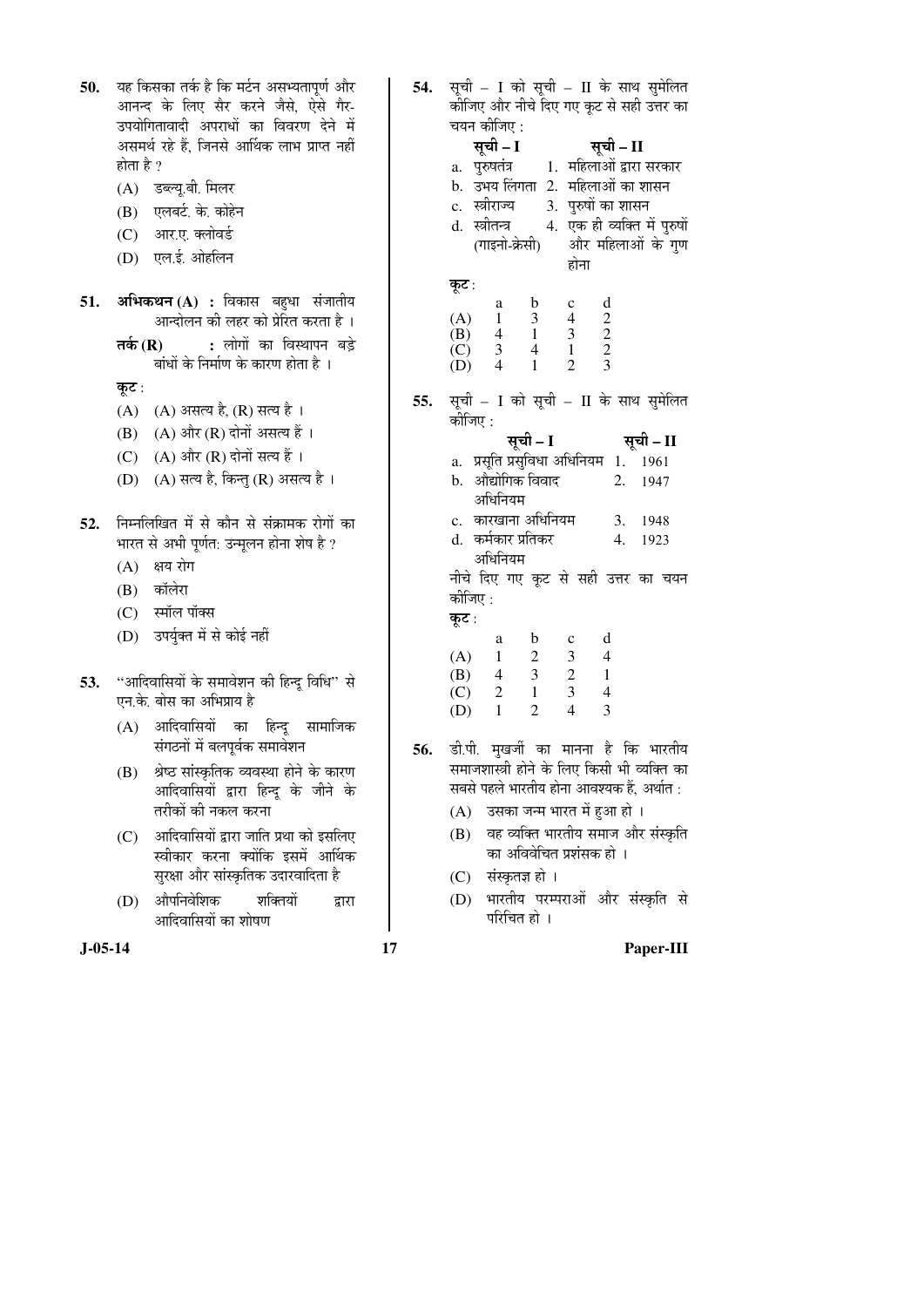- **57.** Which of the following institutions reinforce the cultural dominance of patriarchy encouraging violence against women by reducing women to bodies and objectifying ?
	- (A) Family
	- (B) Media
	- (C) Educational Institution
	- (D) Religion
- **58.** Match the items in the List-I with the items in the List-II and choose the correct answer from the codes given below :

| List-I             |    | List-II           |
|--------------------|----|-------------------|
| Equity<br>a.       | 1. | Effective use of  |
|                    |    | all factors of    |
|                    |    | production        |
| b. Anti poverty 2. |    | Rights based      |
|                    |    | approach          |
| c. Efficiency      | 3. | Fair distribution |
|                    |    | of benefits<br>оf |
|                    |    | development       |
| d. Empower-        | 4. | Income            |
| ment               |    | generation        |
|                    |    | programmes        |
| Codes:             |    |                   |
| а                  |    | d                 |
| A                  | 3  | $\overline{c}$    |
| 3                  |    | $\overline{2}$    |

 (C) 4 1 2 3 (D) 2 4 3 1 **59.** Match an item in List-I and List-II and mark the correct answer from the

|                   | following codes:    |                         |      |                                    |
|-------------------|---------------------|-------------------------|------|------------------------------------|
|                   | List-I              |                         |      | List-II                            |
|                   | (Books)             |                         |      | (Authors)                          |
|                   | a. Castes and       |                         | i.   | S.C. Dube                          |
|                   | Race in India       |                         |      |                                    |
|                   | b. Remembered       |                         | ii.  | M.N. Srinivas                      |
|                   | Village             |                         |      |                                    |
|                   | c. Rajasthan        |                         | iii. | G.S. Ghurye                        |
|                   | Village             |                         |      |                                    |
|                   |                     |                         |      | d. Indian Village iv. B.R. Chauhan |
|                   | Codes:              |                         |      |                                    |
|                   | a                   | h                       |      | d                                  |
| (A)               | $\mathbf{i}$        | ii                      | iii  | iv                                 |
| (B)               | $\ddot{\mathbf{i}}$ |                         | iv   | i                                  |
| $\left( C\right)$ | iv                  | $\overline{\mathbf{u}}$ | iii  | i                                  |
|                   |                     | i                       | iv   |                                    |

**Paper-III 18 J-05-14**

- **60.** Who discussed about the 'techniques of Neutralization' among the Juvenile delinquency in America ?
	- (A) A.K. Cohen
	- (B) E.H. Sutherland
	- (C) D. Matza and G. Sykes
	- (D) W.B. Miller
- **61.** Who observed that knowledge and power coexist and mutually support one another ?
	- (A) J. Derrida
	- (B) A. Giddens
	- (C) J. Habermas
	- (D) M. Foucault
- **62.** What does Anthony Giddens suggests by 'reflexivity' ?
	- (A) Reflexive theories are theories that refer to themselves
	- (B) Reflexive theory suggest that the world of ideas reflects the material conditions
	- (C) The way in which people constantly examine their own practices and in the light of that examination, alter them
	- (D) The way in which sociologists reflect the social conditions of a community
- **63. Assertion (A) :** Science and Technology policy in India need to be oriented in such a way, so that it can meet the challenges of globalisation.
	- **Reason (R)** : Privatisation of education, opening of job opportunities in M.N.C.'s and liberal trade and business policies are necessary for India's all round development.

**Codes :** 

- $(A)$  Both  $(A)$  and  $(R)$  are true and  $(R)$ is the correct explanation of (A).
- (B) Both (A) and (R) are true but (R) is not the correct explanation of (A).
- $(C)$  (A) is true, but  $(R)$  is false.
- (D) (A) is false, but (R) is true.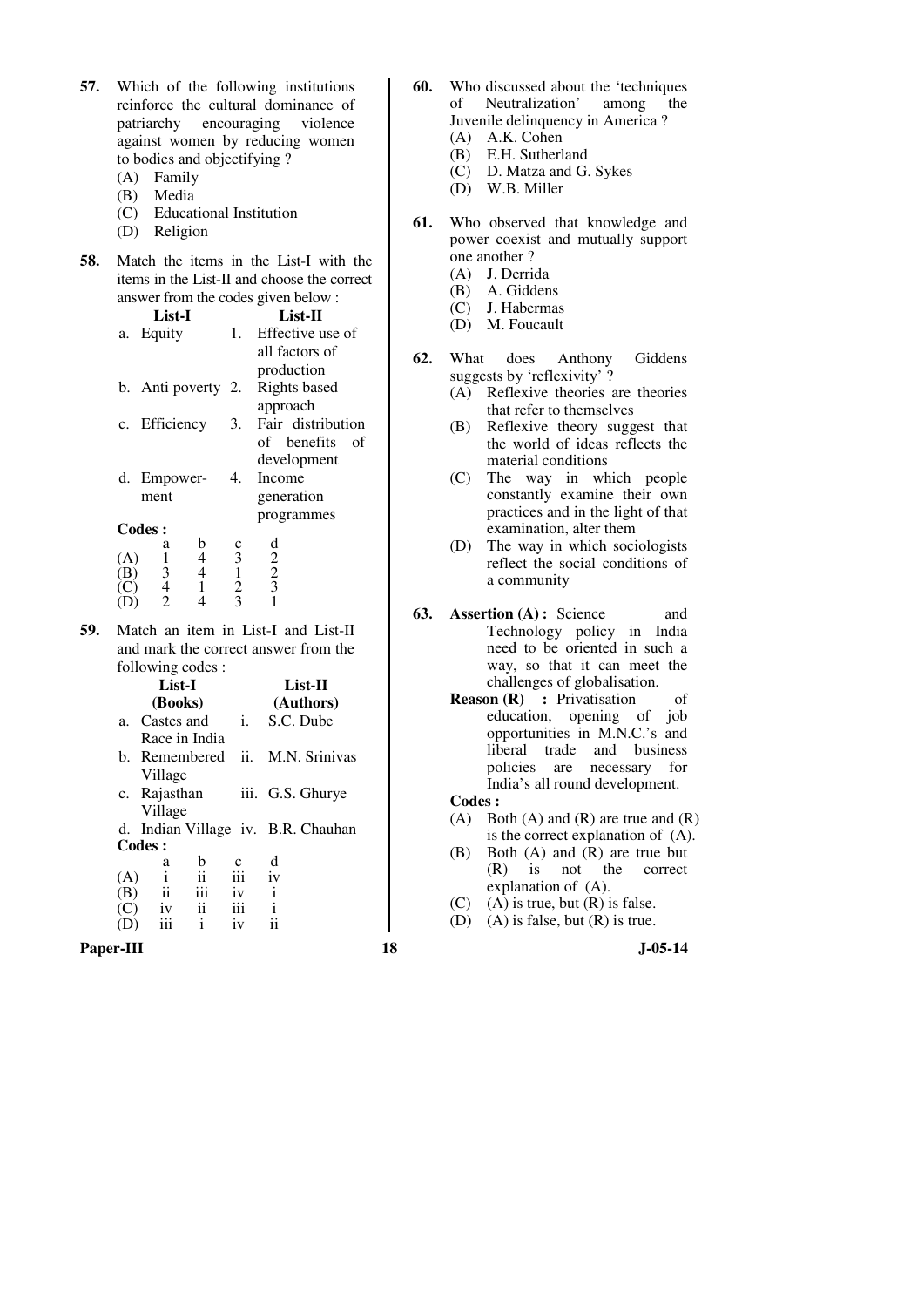| 57.           | निम्नलिखित में से कौन सी संस्था महिलाओं के<br>व्यक्तित्व को शरीर और वस्तु तक ही सीमित<br>करके महिलाओं के खिलाफ हिंसा को बढ़ावा                                                                                                                                                                                                                     | 60.        | अमरीका में किशोर अपराधवृत्ति<br>पर<br>''निष्प्रभावन प्रविधि'' पर किसने चर्चा की ?<br>(A) ए.के. कोहेन                                                                                                                                                                                                                                                                                       |
|---------------|----------------------------------------------------------------------------------------------------------------------------------------------------------------------------------------------------------------------------------------------------------------------------------------------------------------------------------------------------|------------|--------------------------------------------------------------------------------------------------------------------------------------------------------------------------------------------------------------------------------------------------------------------------------------------------------------------------------------------------------------------------------------------|
|               | देने की सांस्कृतिक प्रभुता को प्रबलित करती है ?<br>(A) परिवार           (B) जन संचार<br>(C) शैक्षिक संस्थाएँ (D) धर्म                                                                                                                                                                                                                              |            | (B) ई.एच. सदरलैंड<br>डी. माट्ज़ा एण्ड जी. साइक्स<br>(C)<br>डब्ल्यू.बी. मिलर<br>(D)                                                                                                                                                                                                                                                                                                         |
| 58.           | सूची – I को सूची – II के साथ सुमेलित<br>कीजिए और नीचे दिए गए कूट से सही उत्तर का<br>चयन कीजिए :<br>सूची – I<br>सूची – II<br>a. इंक्विटी 1. उत्पादन के सभी<br>कारकों का दक्षतापूर्ण<br>प्रयोग<br>2. अधिकार आधारित<br>b. गरीबी<br>विरोधी<br>अभिगम<br>विकास के लाभों का<br>3.<br>c. दक्षता<br>उचित वितरण<br>4. आय जनित कार्यक्रम<br>d. सशक्तता        | 61.<br>62. | यह टिप्पणी किसने की है कि ज्ञान और शक्ति<br>का सह अस्तित्व हैं और ये आपस में एक दूसरे<br>का समर्थन करते हैं ?<br>(A) जे. डेरिडा<br>(B) ए. गिडन्स<br>(C) जे. हैबरमास (D) एम. फोकॉल्ट<br>एन्थॉनी गिडन्स का ''रिफलैक्सीविटी'' से क्या<br>अभिप्राय है ?<br>प्रतिवर्ती सिद्धान्त वह सिद्धान्त होते हैं जो<br>(A)<br>स्वयं से संदर्भित होते हैं ।<br>प्रतिवर्ती सिद्धान्त के अनुसार विचार<br>(B) |
| 59.           | कूट :<br>$\mathbf b$<br>d<br>$\mathbf c$<br>a<br>$\begin{pmatrix} 2 \\ 2 \\ 2 \\ 3 \end{pmatrix}$<br>(A)<br>$\begin{array}{cccc} 1 & 4 & 3 \\ 3 & 4 & 1 \\ 4 & 1 & 2 \end{array}$<br>(B)<br>$\frac{2}{3}$<br>(C)<br>$\overline{4}$<br>2<br>$\mathbf{1}$<br>(D)<br>सूची - I को सूची - II के साथ सुमेलित<br>कीजिए और नीचे दिए गए कूट से सही उत्तर का |            | भौतिक स्थितियों को प्रतिबिम्बित करते हैं ।<br>यह वह तरीका है जिसमें व्यक्ति लगातार<br>(C)<br>अपने कार्य-व्यवहारों को परखता है और<br>उसी के अनुसार उनमें-परिवर्तन करता है ।<br>वह तरीका जिसमें समाजशास्त्री किसी<br>(D)<br>समुदाय की सामाजिक स्थितियों को<br>प्रतिबिम्बित करते हैं ।                                                                                                        |
|               | चयन कीजिए :<br>सूची – I<br>सूची – II<br>पुस्तकें<br>लेखक<br>a. कास्ट्स 1. एस.सी. दुबे<br>एण्ड रेस<br>इन इंडिया<br>b. रिमेम्बर् <b>ड</b><br>ii. एम.एन. श्रीनिवास<br>विलेज<br>c. राजस्थान iii. जी.एस. घूरिये                                                                                                                                         | 63.        | <b>अभिकथन (A) :</b> भारत में विज्ञान और<br>प्रौद्योगिकी नीति को इस प्रकार अभिमुख<br>करने की आवश्यकता है कि वह<br>वैश्वीकरण की चुनौतियों का सामना कर<br>सके ।<br>तर्क (R) : भारत के सम्पूर्ण विकास<br>के लिए शिक्षा का निजीकरण,<br>एम.एन.सी. में कार्य के अवसरों को<br>प्रदान करना और उदार व्यापार और                                                                                       |
|               | विलेज<br>d. इंडिया<br>iv. बी.आर. चौहान<br>विलेज<br>कूट :                                                                                                                                                                                                                                                                                           |            | व्यवसाय नीतियाँ आवश्यक है ।<br>कूट :<br>(A) और (R) दोनों सत्य हैं और (R),<br>(A)                                                                                                                                                                                                                                                                                                           |
|               | d<br>b<br>$\mathbf c$<br>a<br>$\ddot{\rm n}$<br>iii<br>$\mathbf{i}$<br>(A)<br>iv<br>(B)<br>iii<br>$\mathbf{i}$<br>$\overline{\mathbf{u}}$<br>iv<br>$\mathbf{ii}$<br>iii<br>$\mathbf{i}$<br>(C)<br>iv<br>$\mathbf{ii}$<br>iii<br>(D)<br>$\mathbf{i}$<br>iv                                                                                          |            | (A) की सही व्याख्या है ।<br>(A) और (R) दोनों सत्य हैं, किन्तु<br>(B)<br>$(R)$ , $(A)$ की सही व्याख्या नहीं है।<br>(A) सत्य है, किन्तु (R) असत्य है।<br>(C)<br>(A) असत्य है, किन्तु (R) सत्य है।<br>(D)                                                                                                                                                                                     |
| $J - 05 - 14$ |                                                                                                                                                                                                                                                                                                                                                    | 19         | Paper-III                                                                                                                                                                                                                                                                                                                                                                                  |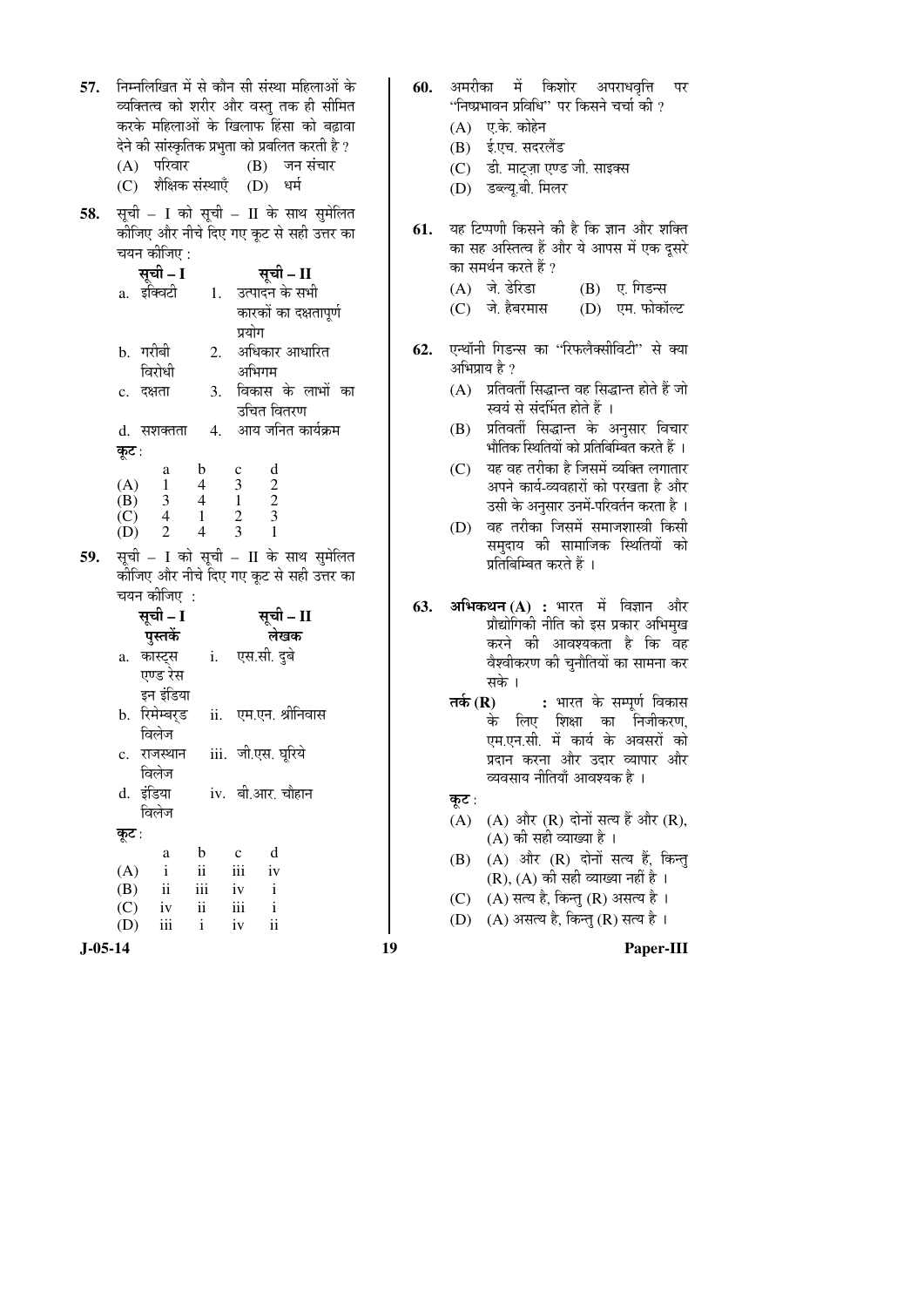- **64.** Which of the following are associated with the strategic gender concerns ? Select the correct answer from the codes given below :
	- (i) Food security
	- (ii) Consciousness raising
	- (iii) Education
	- (iv) Income generation programmes
	- (v) Political empowerment

**Codes :** 

- $(A)$  (i), (ii), (iv)
- (B) (ii), (iii), (v)
- $(C)$  (iii), (iv), (v)
- (D) (v), (i), (iv)
- **65.** Match the items in List-I with the items in List-II and choose the correct answer from the codes given below :

|     | List-I          |     |             | List-II        |                         |  |
|-----|-----------------|-----|-------------|----------------|-------------------------|--|
| a.  | Michel          | i.  |             | Writing and    |                         |  |
|     | Foucault        |     |             | Difference     |                         |  |
|     | b. Jacques      | ii. |             | Discipline and |                         |  |
|     | Derrida         |     |             | Punish         |                         |  |
|     | c. Anthony iii. |     |             | Studies in     |                         |  |
|     | Giddens         |     |             |                | Ethnomethodology        |  |
|     | d. Harold       |     |             |                | iv. The Constitution of |  |
|     | Garfinkel       |     |             |                | Society: The theory     |  |
|     |                 |     |             |                | of Structuration        |  |
|     | Codes:          |     |             |                |                         |  |
|     | a               | b   | $\mathbf c$ | d              |                         |  |
| (A) | i               | ii  | iii         | iv             |                         |  |
| (B) | 1V              | iii | ii          | $\mathbf{i}$   |                         |  |
| (C) | ii              | i   | iii         | 1V             |                         |  |
|     |                 |     |             |                |                         |  |

- **66.** Correctional Institutions help reforming the Juvenile delinquents, the process of reformation is otherwise called as -
	- (A) Anticipatory Socialization
	- (B) Adult Socialization

(D) ii i iv iii

- (C) Re-socialization
- (D) Rehabilitation

### **Paper-III** 30 J-05-14

- **67.** Who suggested to study Rural-urban continuum first, in sociological research ?
	- (A) A. Sorokin and Zimmerman
	- (B) Robert Redfield
	- (C) Mckin Marriot
	- (D) G.S. Ghurye

### **68.** Match List-I with List-II.

- **List-I List-II**  a. Beyond globalization : shaping a sustainable global economy 1. Henderson Hazel b. Rethinking globalisation : 2. Martin Khor
- critical issues and policy choices
- c. Globalisation and India 3. Purushottam Bhattacharya and Ajitava Chowdhary
- d. Globalisation challenges in India 4. Alok Roy

 Choose the correct answer from the codes given below :

**Codes :** 

|     | а | b | c | d |
|-----|---|---|---|---|
| (A) | 1 | 2 | 3 | 4 |
| (B) | 4 | 3 | 2 |   |
| (C) | 2 |   | 3 | 4 |
| (D) |   | 2 | 4 | 3 |

- **69.** Which of the following is not associated with the 'Absolute Poverty' ?
	- (A) Poverty line
	- (B) Deprivation index
	- (C) Basic necessities of life
	- (D) Material deprivation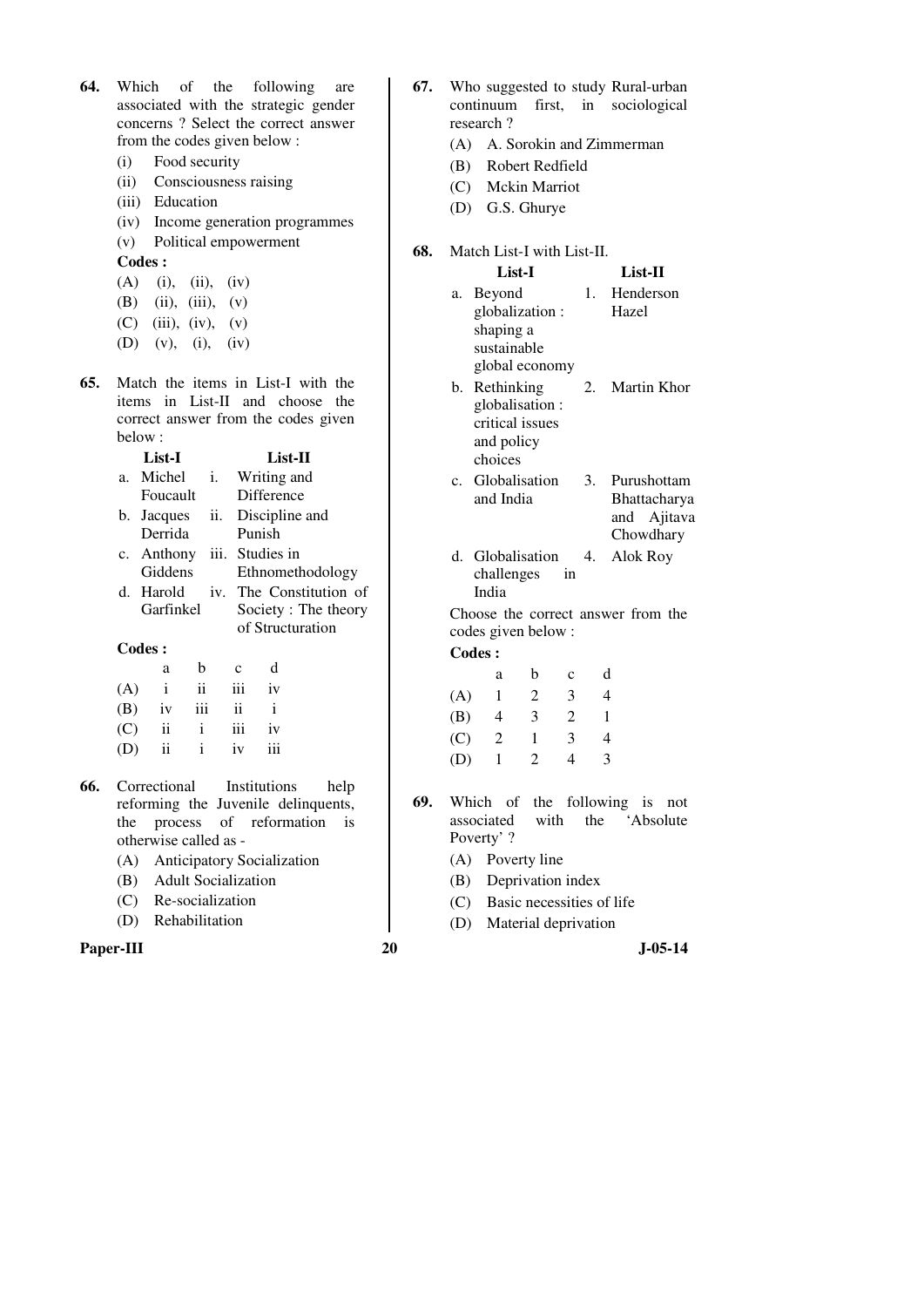| 64.       | निम्नलिखित में से कौन सा लैंगिक चिन्ताओं की<br>कार्य नीति से संबंधित है ? नीचे दिए गए कूट से<br>सही उत्तर का चयन कीजिए:<br>खाद्य सुरक्षा<br>(i)<br>जागरूकता बढ़ाना<br>(ii)<br>शिक्षा<br>(iii)<br>आय जनित कार्यक्रम<br>(iv)<br>राजनीतिक सशक्तीकरण<br>(v) | 67. | समाजशास्त्रीय अनुसन्धान में ग्रामीण-शहरी<br>कॉन्टीन्यूम के अध्ययन का सुझाव सबसे पहले<br>किसने दिया ?<br>(A) ए. सोरोकिन और जिमरमैन<br>(B) रॉबर्ट रेडफील्ड<br>(C) मैकिन मैरियट<br>(D) जी.एस. घूरिये |
|-----------|---------------------------------------------------------------------------------------------------------------------------------------------------------------------------------------------------------------------------------------------------------|-----|---------------------------------------------------------------------------------------------------------------------------------------------------------------------------------------------------|
|           | कूट :<br>(A)                                                                                                                                                                                                                                            | 68. | सूची – I को सूची – II के साथ सुमेलित<br>कोजिए :                                                                                                                                                   |
|           | $(i)$ $(ii)$ $(iv)$<br>$(ii)$ $(iii)$ $(v)$<br>(B)                                                                                                                                                                                                      |     | सूची – I<br>सूची – II                                                                                                                                                                             |
|           | (C)<br>$(iii)$ $(iv)$ $(v)$<br>(D)<br>(v)<br>(i)<br>(iv)                                                                                                                                                                                                |     | a. बियॉन्ड           1. हेन्डरसन हैज़ल<br>ग्लोबलाइजेशन :<br>शेपिंग ए सस्टेनेबल                                                                                                                    |
| 65.       | सूची - I को सूची - II के साथ सुमेलित<br>कीजिए और नीचे दिए गए कूट से सही उत्तर                                                                                                                                                                           |     | ग्लोबल इकोनॉमी                                                                                                                                                                                    |
|           | का चयन कीजिए :                                                                                                                                                                                                                                          |     | 2. मार्टिन खोर<br>b. रीथिकिंग<br>ग्लोबलाइजेशन :                                                                                                                                                   |
|           | सूची – I<br>सूची – II<br>राइटिंग एण्ड डिफरेन्स<br>a. माइकल i.<br>फोकॉल्ट                                                                                                                                                                                |     | क्रिटिकल इश्यूज़<br>एण्ड पॉलिसी<br>च्वाइसीस                                                                                                                                                       |
|           | b. जैक डेरिडा ii. डिसिप्लीन एण्ड पनिश                                                                                                                                                                                                                   |     | c. ग्लोबलाइजेशन<br>3. पुरुषोत्तम                                                                                                                                                                  |
|           | iii. स्ट्डीज़ इन<br>c. एन्थॉनी                                                                                                                                                                                                                          |     | एण्ड इंडिया<br>भट्टाचार्य<br>और<br>अजितव चौधरी                                                                                                                                                    |
|           | एथनोमैथोडोलॉजी<br>गिडेन्स<br>iv. द कनस्टीट्यूशन ऑफ<br>d. हेरॉल्ड<br>गैरफिन्केल<br>सोसायटी: द थ्योरी ऑफ                                                                                                                                                  |     | 4. आलोक रॉय<br>d. ग्लोबलाइजेशन<br>चैलेंजेस इन इन्डिया                                                                                                                                             |
|           | स्ट्रक्चरेशन<br>कोड :                                                                                                                                                                                                                                   |     | नीचे दिए गए कोड से सही उत्तर का चयन<br>कीजिए :                                                                                                                                                    |
|           | d<br>$\mathbf b$<br>$\mathbf c$<br>a                                                                                                                                                                                                                    |     | कोड :                                                                                                                                                                                             |
|           | $\mathbf{ii}$<br>iii<br>(A)<br>$\mathbf{i}$<br>iv                                                                                                                                                                                                       |     | d<br>$\mathbf b$<br>a<br>$\mathbf c$                                                                                                                                                              |
|           | iii<br>$\ddot{\rm n}$<br>$\rm i$<br>(B)<br>iv                                                                                                                                                                                                           |     | $\overline{2}$<br>3<br>(A)<br>$\overline{4}$<br>1                                                                                                                                                 |
|           | (C)<br>$\mathbf{i}$<br>ii<br>iii<br>1V                                                                                                                                                                                                                  |     | 3<br>$\overline{2}$<br>(B)<br>1<br>4                                                                                                                                                              |
|           | $\mathbf{ii}$<br>iii<br>(D)<br>$\mathbf{i}$<br>iv                                                                                                                                                                                                       |     | 3<br>(C)<br>$\overline{2}$<br>1<br>4<br>$\mathbf{1}$<br>$\overline{2}$<br>$\overline{4}$<br>3<br>(D)                                                                                              |
| 66.       | सुधारक संस्थाएँ किशोर अपराधवृत्ति में सुधार<br>करने में सहायक होती है अन्यथा सुधार प्रक्रिया<br>को कहते हैं                                                                                                                                             | 69. | निम्नलिखित में से कौन सा ''पूर्ण गरीबी'' से<br>संबंधित नहीं है ?                                                                                                                                  |
|           | (A) प्रत्याशित समाजीकरण                                                                                                                                                                                                                                 |     | गरीबी रेखा<br>(A)                                                                                                                                                                                 |
|           | प्रौढ़ समाजवाद<br>(B)                                                                                                                                                                                                                                   |     | डेप्रीवेशन इन्डेक्स<br>(B)                                                                                                                                                                        |
|           | पुन:समाजीकरण<br>(C)<br>पुनर्वास                                                                                                                                                                                                                         |     | जीवन की मूल आवश्यकताएँ<br>(C)                                                                                                                                                                     |
|           | (D)                                                                                                                                                                                                                                                     |     | मैटीरियल डेप्रीवेशन<br>(D)                                                                                                                                                                        |
| $J-05-14$ |                                                                                                                                                                                                                                                         | 21  | Paper-III                                                                                                                                                                                         |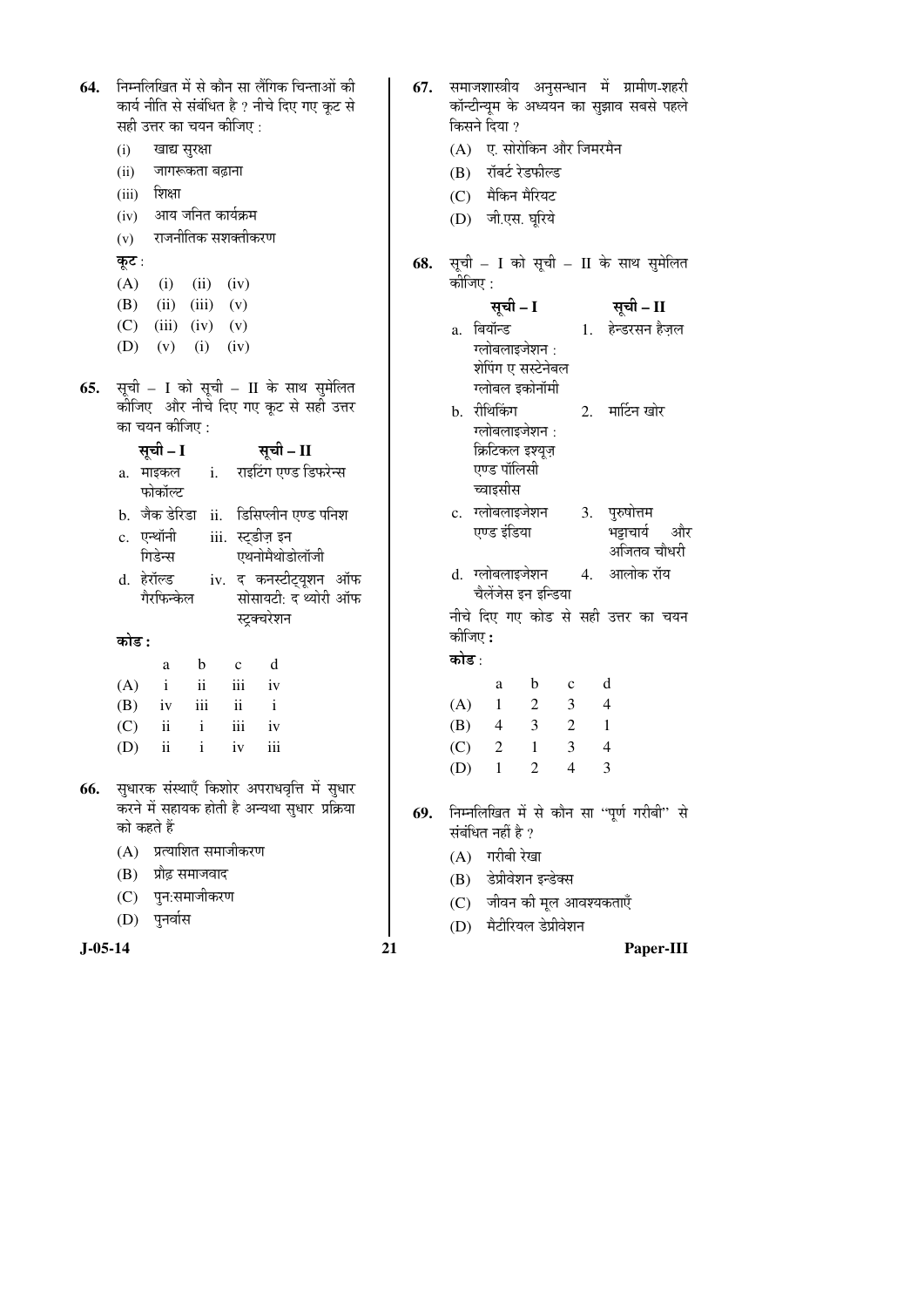| 70. |                                                               | essential component<br>exclusion'? |                                                                                                    |                            | Which of the following is the<br>of<br>'social |                                                                                                        | 72.<br><b>Assertion</b> (A)<br>:Rural<br>sociology<br>is a well developed and oldest field<br>of sociology discipline in India.          |  |  |  |  |
|-----|---------------------------------------------------------------|------------------------------------|----------------------------------------------------------------------------------------------------|----------------------------|------------------------------------------------|--------------------------------------------------------------------------------------------------------|------------------------------------------------------------------------------------------------------------------------------------------|--|--|--|--|
|     | (A)                                                           |                                    |                                                                                                    | Denial of quality food     |                                                |                                                                                                        | <b>Reason (R)</b> : Many<br>prominer<br>Indian social anthropologists an                                                                 |  |  |  |  |
|     | (B)<br>Denial of employment<br>(C)<br>Denial of social rights |                                    |                                                                                                    |                            |                                                |                                                                                                        | sociologists studied Indian rura<br>society from early $20th$ century.                                                                   |  |  |  |  |
|     |                                                               |                                    |                                                                                                    |                            |                                                |                                                                                                        | Choose the correct answer from the<br>given codes :                                                                                      |  |  |  |  |
|     | (D)                                                           |                                    |                                                                                                    | Denial of housing          |                                                |                                                                                                        | Codes:<br>$(A)$ $(A)$ is true, but $(R)$ is false.<br>$(A)$ is false, but $(R)$ is true.<br>(B)<br>Both $(A)$ and $(R)$ are true.<br>(C) |  |  |  |  |
| 71. |                                                               | Match List-I with List-II:         |                                                                                                    |                            |                                                |                                                                                                        | Both (A) and (R) are false.<br>(D)                                                                                                       |  |  |  |  |
|     |                                                               | List-I                             |                                                                                                    |                            | List-II                                        | 73.                                                                                                    | Choose the correct stages in the<br>evolution of human society.                                                                          |  |  |  |  |
|     |                                                               | a. Crime and<br>Personality        |                                                                                                    |                            | 1. H. Eysenck                                  |                                                                                                        | Hunting and food gathering, ho<br>(A)<br>and domestication<br>culture<br>agricultural econom<br>animals,                                 |  |  |  |  |
|     |                                                               | b. Human<br>Deviance,<br>Social    |                                                                                                    |                            | 2. E.M. Lemert                                 |                                                                                                        | based<br>plough<br>on<br>ar<br>domesticated animals and mode<br>industrial capitalistic production                                       |  |  |  |  |
|     | problems and<br>Social control                                |                                    | Hunting<br>and<br>gatherin<br>(B)<br>agricultural<br>economy<br>ar<br>domestication of animals are |                            |                                                |                                                                                                        |                                                                                                                                          |  |  |  |  |
|     | and Drift                                                     |                                    |                                                                                                    | c. Delinquency 3. D. Matza |                                                | modern industrial capitalism.<br>Gathering, hunting, pastora<br>(C)<br>agrarian, mechanised agricultur |                                                                                                                                          |  |  |  |  |
|     |                                                               | d. Juvenile<br>Delinquency<br>and  | urban                                                                                              |                            | 4. C.R. Shaw and<br>H.D. McKay                 |                                                                                                        | production.<br>Food gathering, hunting, pastora<br>(D)<br>horticulture and agriculture.                                                  |  |  |  |  |
|     |                                                               | areas<br>codes given below :       |                                                                                                    |                            | Choose the correct answer from the             | 74.                                                                                                    | The process of social change to<br>attribute positive<br>which people<br>values is termed as :                                           |  |  |  |  |
|     | Codes:                                                        |                                    |                                                                                                    |                            |                                                |                                                                                                        | (A) Globalization<br>Urbanization<br>(B)                                                                                                 |  |  |  |  |
|     |                                                               | a                                  | b                                                                                                  | $\mathbf{C}$               | d                                              |                                                                                                        | (C) Development<br>(D) Economic Growth                                                                                                   |  |  |  |  |
|     | (A)                                                           | $\mathbf{1}$                       | 2                                                                                                  | 3                          | 4                                              | 75.                                                                                                    | Who authored the Book, "More                                                                                                             |  |  |  |  |
|     | (B)                                                           | $\overline{4}$                     | 3                                                                                                  | $\overline{2}$             | $\mathbf{1}$                                   |                                                                                                        | Equality"?                                                                                                                               |  |  |  |  |
|     | (C)                                                           | 3                                  | $\overline{2}$                                                                                     | $\mathbf{1}$               | $\overline{4}$                                 |                                                                                                        | (A)<br>Herbert J. Gans<br>J.C. Kincaid<br>(B)<br>A.K. Sen<br>(C)                                                                         |  |  |  |  |
|     | (D)                                                           | $\sqrt{2}$                         | $\overline{4}$                                                                                     | 3                          | $\mathbf{1}$                                   |                                                                                                        | A. Gorz<br>(D)                                                                                                                           |  |  |  |  |
|     | Paper-III                                                     |                                    |                                                                                                    |                            |                                                | 22                                                                                                     | $J-05-14$                                                                                                                                |  |  |  |  |

- **72. Assertion (A) :**Rural sociology reloped and oldest field discipline in India.
	- **Reads** : Many prominent social anthropologists and gists studied Indian rural from early  $20<sup>th</sup>$  century. correct answer from the

- rue, but  $(R)$  is false.
- alse, but  $(R)$  is true.
- $(A)$  and  $(R)$  are true.
- $(A)$  and  $(R)$  are false.
- correct stages in the numan society.
	- g and food gathering, hoeand domestication of s, agricultural economy on plough and icated animals and modern ial capitalistic production.
	- g and gathering,<br>ural economy and arral economy ication of animals and industrial capitalism.
	- ng, hunting, pastoral, n, mechanised agricultural tion.
	- athering, hunting, pastoral, lture and agriculture.
- of social change to ble attribute positive ned as :
	- zation
	- zation
	- pment
	- nic Growth
- red the Book, "More
	- I. Gans
	- ncaid
	-
	-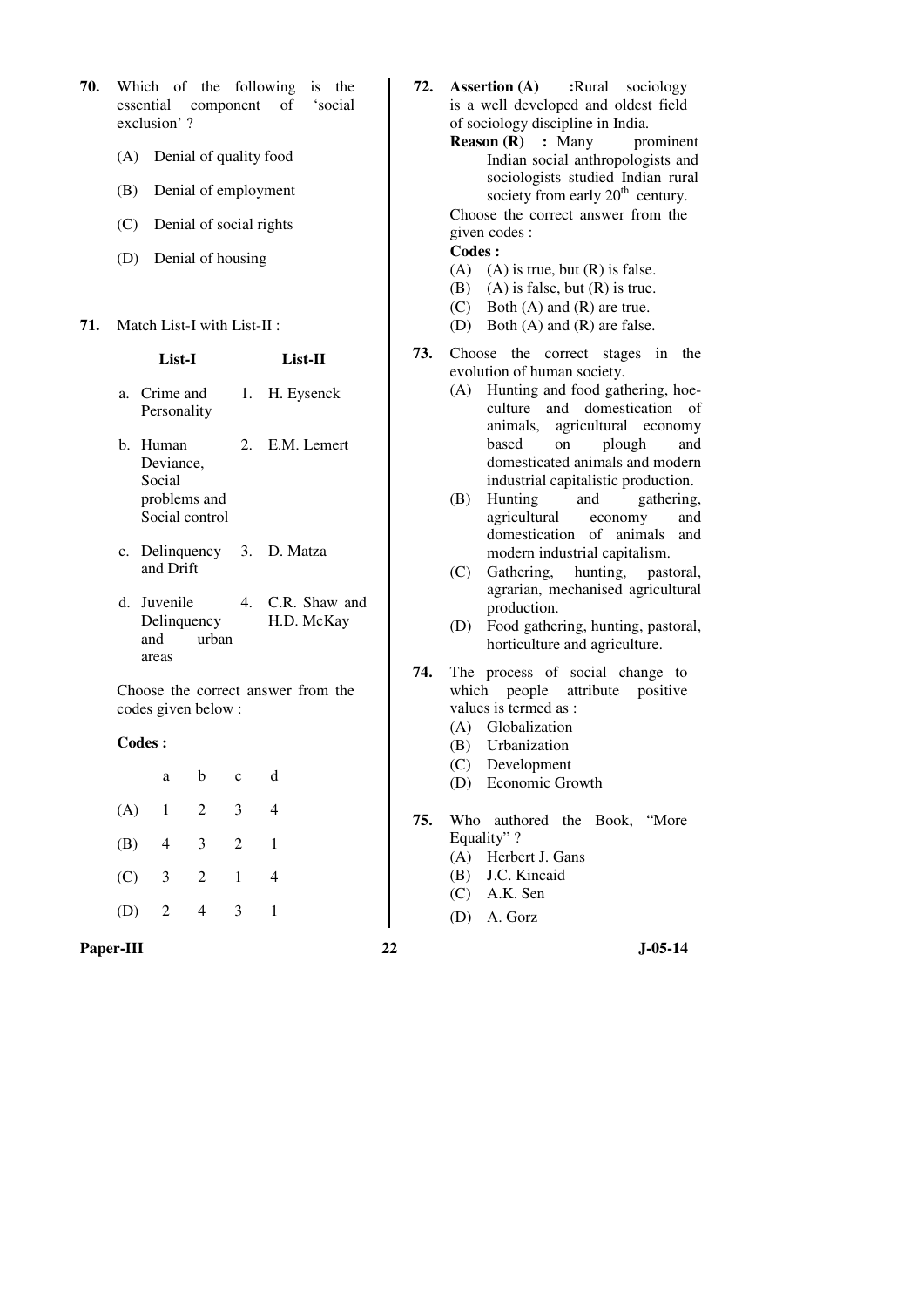| 70.       | निम्नलिखित में से कौन सा ''सामाजिक                        |                | 72. | <b>अभिकथन (A) :</b> ग्रामीण समाजशास्त्र भारत<br>Deleted: <sp></sp>       |
|-----------|-----------------------------------------------------------|----------------|-----|--------------------------------------------------------------------------|
|           | अपवर्जन" का अनिवार्य घटक है ?                             |                |     | में समाजशास्त्र का एक सुविकसित और                                        |
|           | (A) गुणवत्तापूर्ण खाने से इनकार करना                      |                |     | प्राचीन क्षेत्र है ।<br>: भारत में बहुत से विशिष्ट<br>तर्क $(R)$         |
|           | रोजगार से इनकार करना<br>(B)                               |                |     | मानवविज्ञानियों<br>सामाजिक<br>और                                         |
|           | (C) सामाजिक अधिकारों से इनकार करना                        |                |     | समाजशास्त्रियों ने 20वीं शताब्दी के                                      |
|           | (D) निवास से इनकार करना                                   |                |     | प्रारम्भ में भारतीय ग्रामीण समाज का                                      |
|           |                                                           |                |     | अध्ययन किया ।<br>नीचे दिए गए कूट से सही उत्तर का चयन                     |
|           |                                                           |                |     | कीजिए :                                                                  |
| 71.       | सूची - I को सूची - II के साथ सुमेलित<br>कीजिए :           |                |     | कूट :                                                                    |
|           |                                                           |                |     | (A) (A) सत्य है, किन्तु (R) असत्य है।                                    |
|           | सूची – I<br>सूची – II                                     |                |     | (B) (A) असत्य है, किन्तु (R) सत्य है।                                    |
|           | 1. एच. आइजेंक<br>a.   क्राइम एण्ड                         |                |     | (C) $(A)$ और (R) दोनों सत्य हैं ।<br>(D) (A) और (R) दोनों असत्य हैं ।    |
|           | पर्सनैलिटी                                                |                |     |                                                                          |
|           | 2. ई.एम. लेमर्ट                                           |                | 73. | मानव समाज के विकास की सही अवस्थाओं                                       |
|           | b. ह्यूमन<br>डेवियेन्स,                                   |                |     | का चयन कीजिए :                                                           |
|           | सोशल                                                      |                |     | (A) शिकार करना और खाना जमा करना,<br>हो-कल्चर और पशु-पालन, हल और          |
|           | प्रॉब्लेम्स एण्ड                                          |                |     | पालतू पशुओं पर आधारित कृषि                                               |
|           | सोशल                                                      |                |     | अर्थ व्यवस्था और आधुनिक औद्योगिक                                         |
|           | कन्ट्रोल                                                  |                |     | पूँजीगत उत्पादन ।                                                        |
|           | c. डेलीक्वन्सी 3.                                         | डी. माट्ज़ा    |     | शिकार करना और खाना जमा करना,<br>(B)<br>कृषि अर्थ व्यवस्था और पशु पालन और |
|           | एण्ड ड्रिफ्ट                                              |                |     | आधुनिक औद्योगिक पूँजीवाद ।                                               |
|           |                                                           |                |     | (C) खाना जमा करना, शिकार करना, पशु-                                      |
|           | d. जुवेनाइल            4.     सी.आर.     शॉ               | और             |     | पालन, कृषिक, यान्त्रिक कृषि उत्पादन                                      |
|           | डेलीक्वन्सी                                               | एच.डी. मैके    |     | खाना जमा करना, शिकार करना,<br>(D)                                        |
|           | एण्ड अर्बन                                                |                |     | पशुचारण, बागवानी और कृषि                                                 |
|           | एरियास                                                    |                | 74. | सामाजिक परिवर्तन की प्रक्रिया जिसके लिए                                  |
|           | नीचे दिए गए कूट से सही उत्तर का चयन                       |                |     | व्यक्तियों के सकारात्मक मूल्य होते हैं, उन्हें                           |
|           | कीजिए :                                                   |                |     | कहते हैं                                                                 |
|           | कूट :                                                     |                |     | (A) वैश्वीकरण<br>(B) शहरीकरण<br>आर्थिक संवृद्धि<br>विकास<br>(D)<br>(C)   |
|           | $\mathbf b$<br>$\mathbf{a}$<br>$\mathbf c$                | $\mathbf d$    |     |                                                                          |
|           | (A)<br>3<br>$\mathbf{1}$<br>$\overline{c}$                | $\overline{4}$ | 75. | ''मोर इक्वालिटी'' पुस्तक के लेखक कौन हैं ?                               |
|           | $\overline{2}$<br>(B)<br>$\mathfrak{Z}$<br>$\overline{4}$ | $\mathbf{1}$   |     | हर्बट जी. गैन्स<br>(A)<br>जे.सी. किनकैड                                  |
|           | (C)<br>$\overline{2}$<br>3<br>$\mathbf{1}$                | 4              |     | (B)<br>ए.के. सेन<br>(C)                                                  |
|           | $\mathfrak{Z}$<br>(D)<br>$\overline{2}$<br>$\overline{4}$ | $\mathbf{1}$   |     | ए. गॉर्ज़<br>(D)                                                         |
|           |                                                           |                |     |                                                                          |
| $J-05-14$ |                                                           | 23             |     | Paper-III                                                                |